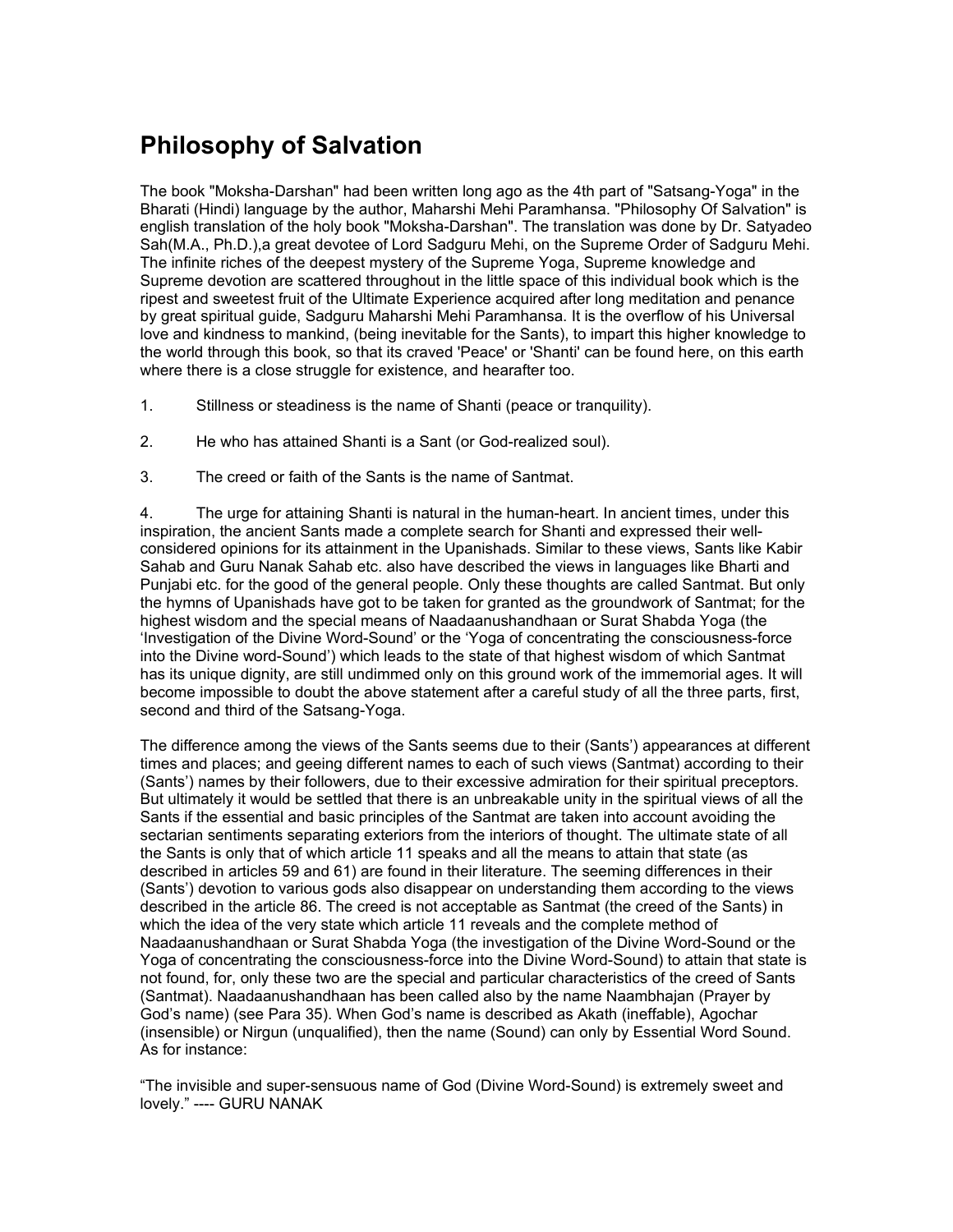I make obeisance to the Divine Name of the Universal Being, Ram, which is the cause of the Sun, the Moon and the Fire. That Divine Universal Name is the form of the Creator, Maintainer and Destroyer and the soul of Vedas, Nirgun (Unqualified), unequalled and the abode of the organs of Nature viz. Raj (to create), Sat (to protect or maintain), and Tam (to destroy). Name and shape (form) both are the illusions of God. Both these are beyond expressions and have no beginning time. The wise have practised them (by meditation). ----SANT TULSI DAS

"O devotees! Pray to God by the indicayble Nirgun (unqualified) Name of the Supreme." ----SANT DARIYA SAHAB BIHARI

"One who has been struck by the over-melodious tone of the hyper-subtle wave of Unqualified Free Name (of God)." ---- JAGJEEVAN SAHAB

5. All the spheres of chetan (the conscious) and jar (non-conscious) are Saant (finite) and Anasthir (unstable).

6. Beyond all the Finites there must be the existence of Anant (the Infinite).

7. The infinite can never be more than one and there can be no existence of any element other than this.

8. Only an Infinite element can be Anaadi (without beginning) by everyway.

9. The existence of any other unoriginated reality accepts this Unoriginated and Infinite Reality is absolutely impossible.

10. It is absolutely possible for Him who is Infinite in form to possess endless power.

11. The Absolute existence, who is beyond jar (the Non-conscious, Lower) and Chetan (Conscious, Upper) spheres of nature, who is Unoriginated and infinite in His very essence beyond Sagun and Nirgun (Qualified and Unqualified Nature), possessed by unlimited powers, beyond time, space and sound (word), names and forms, one without a second and beyond the rich of mind, intellect and senses, and on whom this vast sphere of Nature moves like a great machine, Who is neither an individual nor manifestation and is without the obscure extension of Maaya (illusion), beyond Whom there is no space, Who is Absolutely Eternal, Absolutely Ancient and present from the beginning---Santmat can accept only Him as Supreme Sovereign God (Lord of the universe), of the ultimate Spiritual State or the Ultimate spiritual State itself.

12. Higher Nature or Conscious Nature or the State of Oneliness of Upper Nature is devoid of the three Guans (organs or qualities) of Nature and replete with reality, Intelligence and Bliss (Existence, knowledge and Bliss, ---Sachchidaanandmay) and the Lower Nature or Nonconscious Nature is Trayagunmayi (contained within the triple Nature).

13. Sat (of maintaining), Raj (of creating) and Tam (of destroying) are the organs of Jar prakriti (Non-conscious Nature). The equal combination of these three is called Jaratmak Mool Prakriti (Non-conscious Nature in its original from i.e. Non-conscious Primordial Matter).

14. Supreme Sovereign God is pervasive, that is to say, He is pervading Samasta Prakriti Mandal (the entire sphere of nature), but He is not limited pervading only Vyapya (the pervaded i.e. Nature). His existence beyond the pervaded cannot be imagined for He is Infinite and Eternal.

15. Supreme Sovereign God is Anshi (the endless sea of undivided parts) and Sachchidaanand Brahma (the Divinity containing existence, knowledge and Bliss of conscious Nature], Om Brahma (the Divinity which is called Om.), Purna Brahma [the Divinity who pervades the universe] and Agun and sagun (the Divinity Unqualified and Qualified), Eshwar (The Lord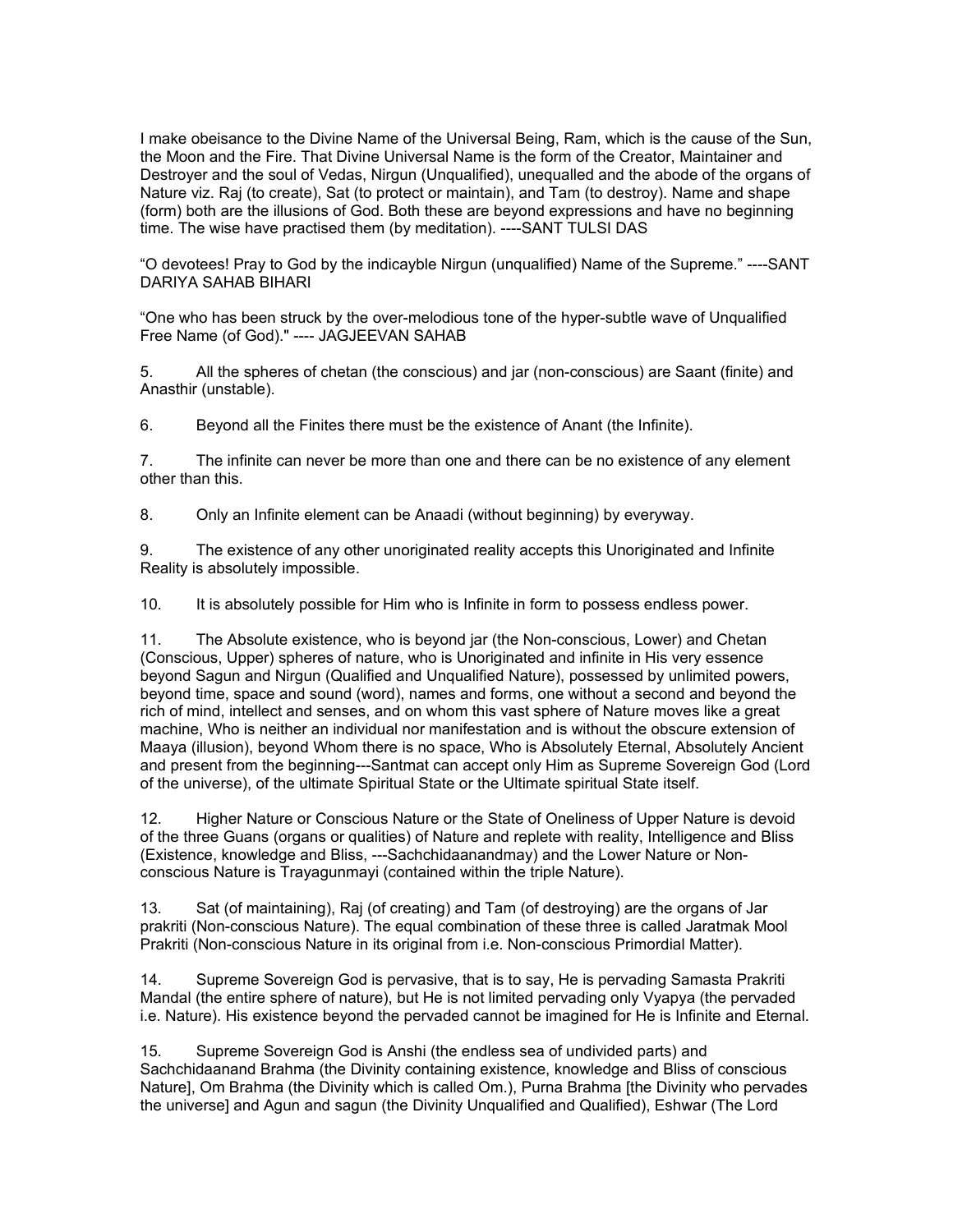Vishnu) and Jeeva (individual soul) are His inseparable parts as the Mathaakaash (sky-round), Ghataakaash (sky-urn) and Pataakaash (sky-sheet) are the inseparable parts of the vast Total sky (firmament).

16. Beyond all the diversities of pervaded Nature, names and forms, and all the words like articulate and inarticulate (sound), stricken and unstricken etc., there is the state of bare Supreme peace, which only is the Incomprehensible Essential Existence (beyond the conscious and Nonconscious) of Supreme Sovereign God. This very Existence pervades partially all the coverings where it has been named Brahma (divinity) and Jeeva (Individual self) according to the kinds of the coverings. Jeeva --Ansha (the Individual self) and Anshi (the Universal Self Supreme) are certainly one in their very essence but must be distinguished with the difference in subtlety and infinitude, which shall disappear in the dissolution of the coverings or forms.

17. Only the self-existence of Supreme Sovereign God is called Aatma (self) or Aatma-tattva (self reality). Except this reality all are Anaatma-tattva (non -self reality i.e. reality of that is not self).

18. The Self is the dweller in all the bodies or maintainer in all the coverings or the knower of the body-field in all the body-fields (i.e.Kshetrajna).

19. The body or the coverings or the field (the levels of being) and all things originated from it, all the subtle or motor organs within and out of it are non-self.

20. Upper Nature (Conscious Nature), Lower Nature (Non-Conscious Nature) and all the names and forms which exist due to it as Pind (Microcosm), Brahmaand (Macrocosm), Gross, Subtle, Causal, Supra-Causal and Kaivalya (Oneliness, Pure consciousness or the consciousness free from non-consciousness) all of them are non-self.

21. The extension of the non-self is called Aachchhaadan Mandal (the sphere of the coverings).

22. The Essential Existence of Supreme Sovereign God can only be attained by going beyond the non-conscious sphere of the coverings or forms. This Non-conscious sphere of the coverings or forms exists in four forms. They are called Asthul (Gross), Sukshma (Subtle), Kaaran (Causal), Mahaakaaran (Supra-Causal). The ocean (vast realm) of Causal is called the Supra-Causal.

23. The greatest good cannot be had unless the Self Existence of Supreme Sovereign God is attained.

24. As all the outer scenes of the world look colored by the same color as of the glasses over the eyes, so the individual soul under the shadow of the Non-conscious coverings can have the apprehension of only the reality of Aachchhaadan tattva (the coverings or forms) not of any different reality.

25. Any form of Sagun (the Qualified, contained with Sat, Raj, Tam) and manifest cannot be Unoriginated, Infinite, Ultimate Reality or the form of the entire extension of Supreme Sovereign God.

26. Smell, touch, taste and the articulate as well as the inarticulate (sounds) words of the sphere of the triple Nature can be called Sagun Niraakaar (Qualified Unmanifest). Parts even greater than the greatest of its sphere cannot cover the entire extension of Supreme Sovereign God.

27. Pure consciousness (Upper Nature) and the Original Word originated from its centre can be called devoid of the three organs of Nature or Nirgun Niraakaar (Unqualified Unmanifest),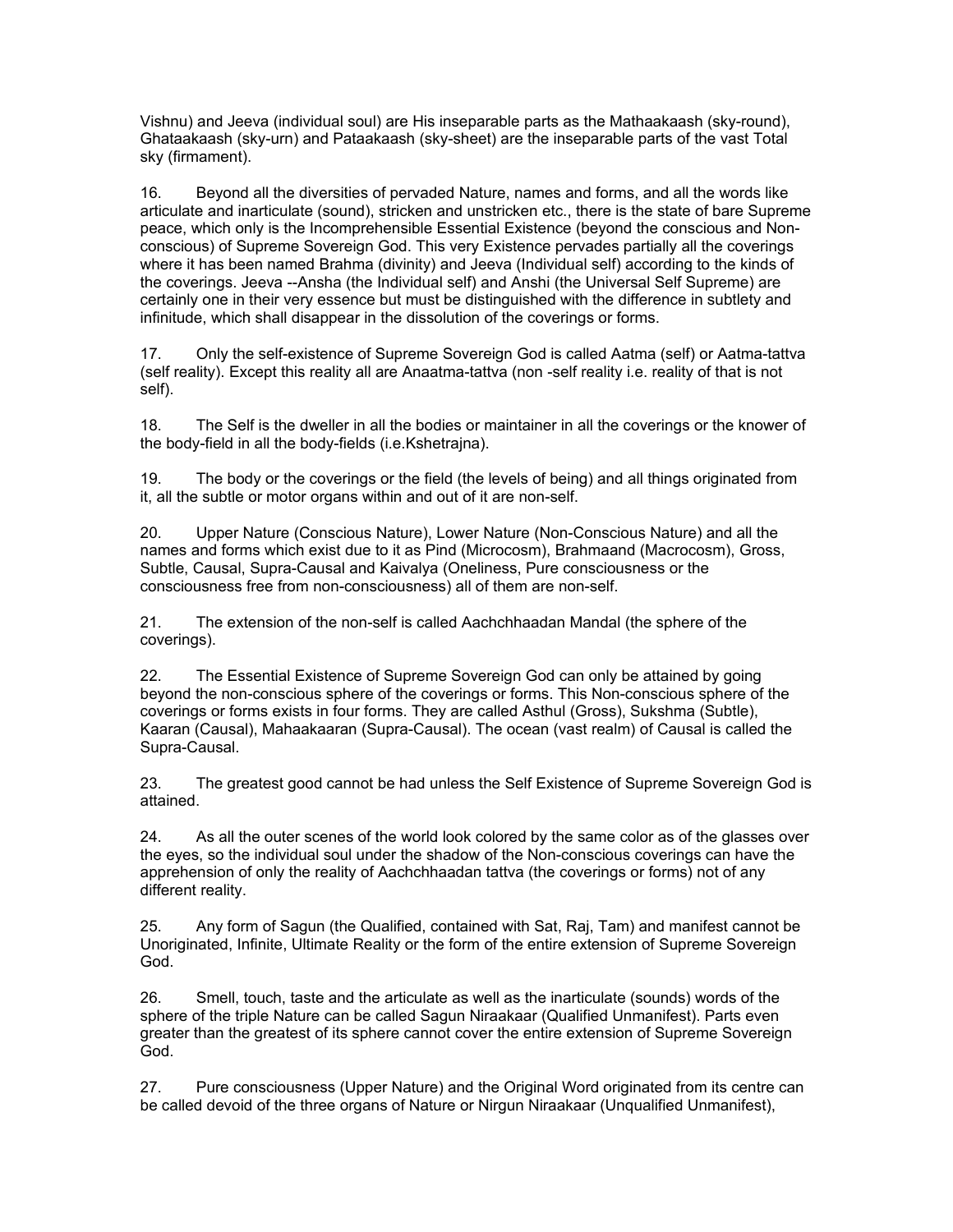even by this (that is, by the Unqualified Nature) Supreme Sovereign God cannot be covered. To hold that there is any thing finite which can cover the Infinite is irrational and illogical.

28. The Non-conscious Qualified Nature or Lower Nature transforms itself into various forms. So it is called perishable and untrue (not eternal).

29. Chetnaatmak Nirgun Prakriti (Conscious Unqualified Nature or Upper Nature) is unchangeable, so it is Akshara (imperishable) and true. Supreme Sovereign God is beyond the true and untrue as well as beyond the perishable and imperishable.

30. The creation cannot come into existence unless the Spiritual Wave or commotion (vibration) for creation is raised in Supreme Sovereign God by Himself.

31. The spiritual wave or commotion (vibration) must be with sound for the sound is inevitable to vibration (i.e. the sound cannot leave the company of vibration). The commotion must be full of sound and the sound must be full of commotion (or vibration).

32. Only before the creation of both the Natures, Upper and Lower, there must have been produced Aadi Dhwanyaatmak Shabda (the Original Sound or the Original Inarticulate Word). This very Sound is called 'Om', Satya Shabda (True Word), Saar Shabda (Essential Word), Satya Naam (True Name), Ram Naam (All-Pervading Sound). Aadi Shabda (Word in the beginning) and Aadi Naam (Name in the beginning).

33. The creation cannot come into being without vibration and sound. Vibration and sound must inevitably pervade all creations.

34. The word [i.e. sound] in the begging must be sounding at all times inevitably, ceaselessly and in the inner-heart of the whole creation. This is exclusively decided. This Sound is the essential basis of creation, all pervasive and true.

35. Out of the Unmanifest appeared the Manifest that is, out of the subtle appeared the gross. The subtle naturally pervades the gross. Therefore, the Original Word (the sound of the beginning) is all-pervasive.

The Yogies attain Supreme Sovereign God moving spiritually in this sound, that is to say, through the medium of this sound, the direct knowledge of the realization of Supreme Sovereign God is attained, so, this sound is called Ram Naam (the name of the Supreme Sovereign). This (sound) is essentially in all and is also unchangeable. This is why this has been called Saar Shabda (the essential Word), Satya Shabda (True Word) and Satya Naam (True Name) in the Bharati sants' literature and this has been called by Rishies (the ancient sages) in the Upanishads (scriptures) as 'Om'. This sound of the beginning is called 'Om' in the world.

36. The natural characteristics of sound is to gravitate the attention or mind to its center and it exists with the essential qualities of its center and adds its qualities to one who pays attention to it.

37. There are two great spheres of Creation viz. the sphere of Upper Nature or the State pf existence, Knowledge and Bliss (Sachchidaanand pad) or the State of Oneliness or the State of Pure-consciousness (consciousness free from Non-consciousness) Nature and the Lower Nature or the sphere of the Non-conscious Nature.

38. The Non-conscious or Lower Nature is divided into four spheres viz. Supra-causal, Causal, subtle and Gross. The original existence of this Nature is an equal-balanced combination of the three organs of Nature. Nature holds equilibrium in this stage. This stage should be called Supra-causal. When any movement of organs in its any particular portion takes place in this stage, that portion being moved gets unbalanced. Therefore, this unbalanced portion is called the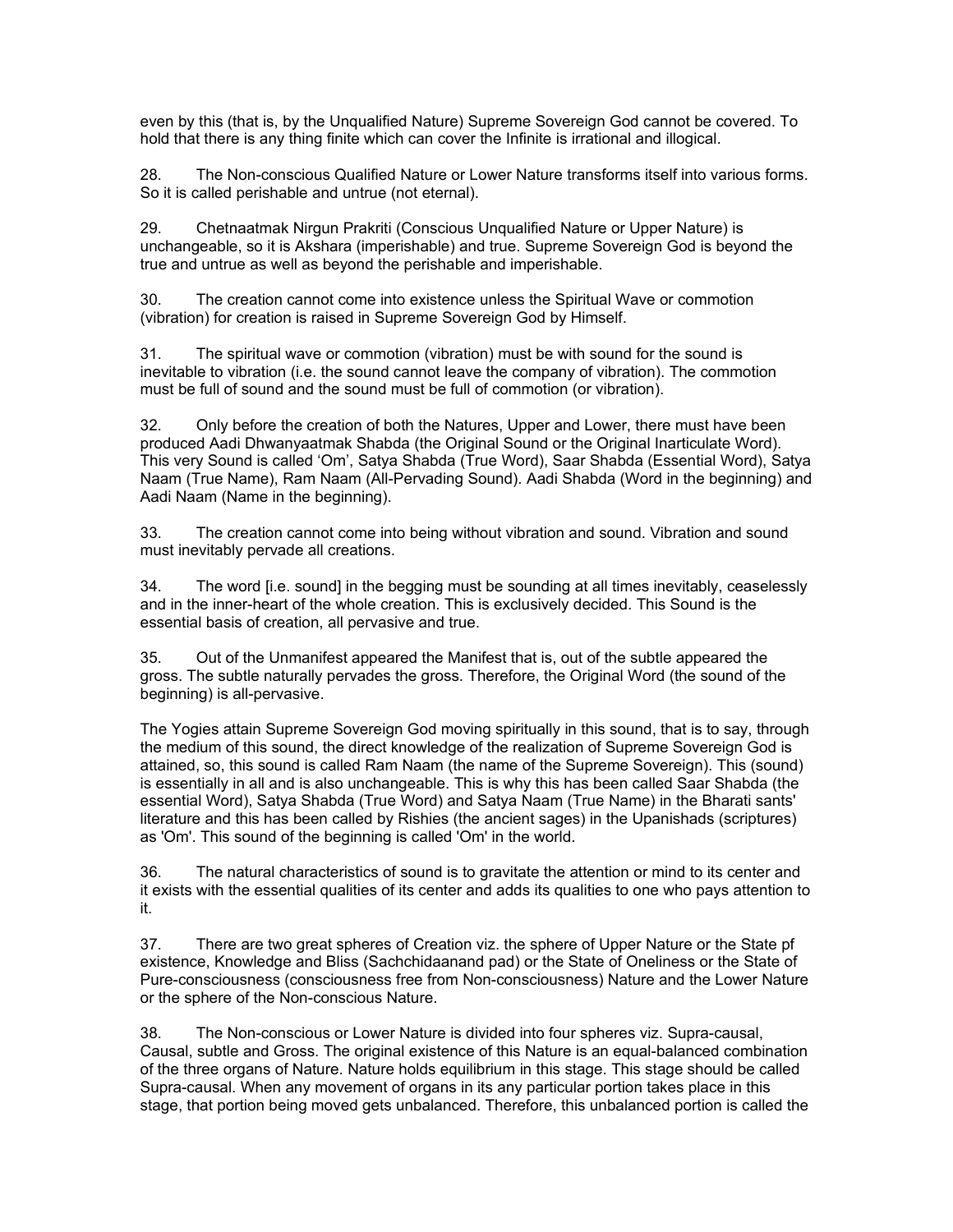confused sphere rather than Nature and there does not any more remain the equal proportion of Gunas (qualities). That unbalanced portion causes the creation of Universe. So the said portion is the cause of the Universe. There are the causes of so many Universes like this in the original existence of Jaraatmak Mool Prakriti (the Non-conscious Nature). Therefore in its original existence, this can also be called the Ocean of Causes. When the flow of creation flows thenceforth down from the causal existence then it is called Subtle and coming down from Subtle it is called Gross. Thus the four sphere of Non-conscious Nature come into creation.

39. There are five spheres in all in the whole creation, -the four sphere of Non-conscious Nature with the one of the Upper Conscious Nature viz. the sphere of Oneliness of Upper Nature, Supra-causal, Causal, Subtle and Gross.

40. As Brahmaand (the Macrocosm i.e. universe) is filled with the five spheres of Nature written in item No. 39, so Pind (the Microcosm i.e. body) is also filled with the same five spheres. On thinking about one's states in waking and dreaming stages, it is directly revealed that when one lives in a particular sphere or leaves a particular sphere of the microcosm, one lives or leaves at the same time, the same sphere in the macrocosm. So if Surat (the consciousness-force i.e. individual soul) will go beyond all the spheres of microcosm, at the same moment it will already have gone beyond all the spheres of the macrocosm as well.

41. The sphere is impossible to be made unless and until its center is established.

42. There must be the five centers of the five spheres as spoken in article No. 39.

43. The center of the sphere of Kaivalya (Oneliness of the Upper Nature) is Supreme Sovereign God, Himself. The center of Mahaakaaran (the Supra-Causal) is the meeting point of Mahaakaaran and Kaivalya (Supra-Causal and Oneliness of Upper Nature). The center of the Kaaran (the Causal) is the meeting point of Mahaakaaran and Kaaran (the Supra-Causal and Causal), the center of the Sukshma (Subtle) is the meeting point of Sukshma and Kaaran (the Subtle and Causal) and the center of the Asthul (the Gross) is the meeting point of Sukshma and Asthul (the Subtle and Gross).

44. The creation comes into being only when the flow of vibration for creation flows from its center. The flow cannot exist without its inevitable sound. Therefore, there must be the central sound originated from their centers spoken in article No. 39. The direction towards which flows of all the said five central sounds move is from above to below. Each of these sounds has the quality to gravitate the consciousness-force to its center (place of origin). The essential sound or the pure Spiritual Sound has the quality to gravitate it up to the Supreme Sovereign God and the other mentioned sounds which can be called Mayavi (material) make one who pays attention to it, catch the sounds of the higher levels than theirselves. Without taking help of these sounds, the Essential Divine Sound is impossible to be attained. If it is said that Saar Shabda (the Essential Divine Sound) gives the message to be sent by God, it will be proper to say with this that accept this Essential Divine Sound each of the other central sounds makes one catch hold of the sounds of levels higher than its own.

45. The sound of the higher place reaches far down below and the Subtle is naturally pervaded in the Gross and at the same time, the Subtle flow is longer than the Gross flow. For these reasons, the central sound of the higher level (sphere) is exclusively definite like an arithmetical calculation to be caught from the center of the lower sphere (by the consciousnessforce i.e. individual soul). The progressive consciousness-force cannot fall down through the above mentioned practice.

46. The practice of Naadaanushandhaan or Surat Shabda Yoga has been described in Upanishads and Bharati Sants' literature only for this reason that the Supreme may be attained by directly achieving all the central sounds described in article No. 45 and being gravitated by them reach beyond all the spheres of creation.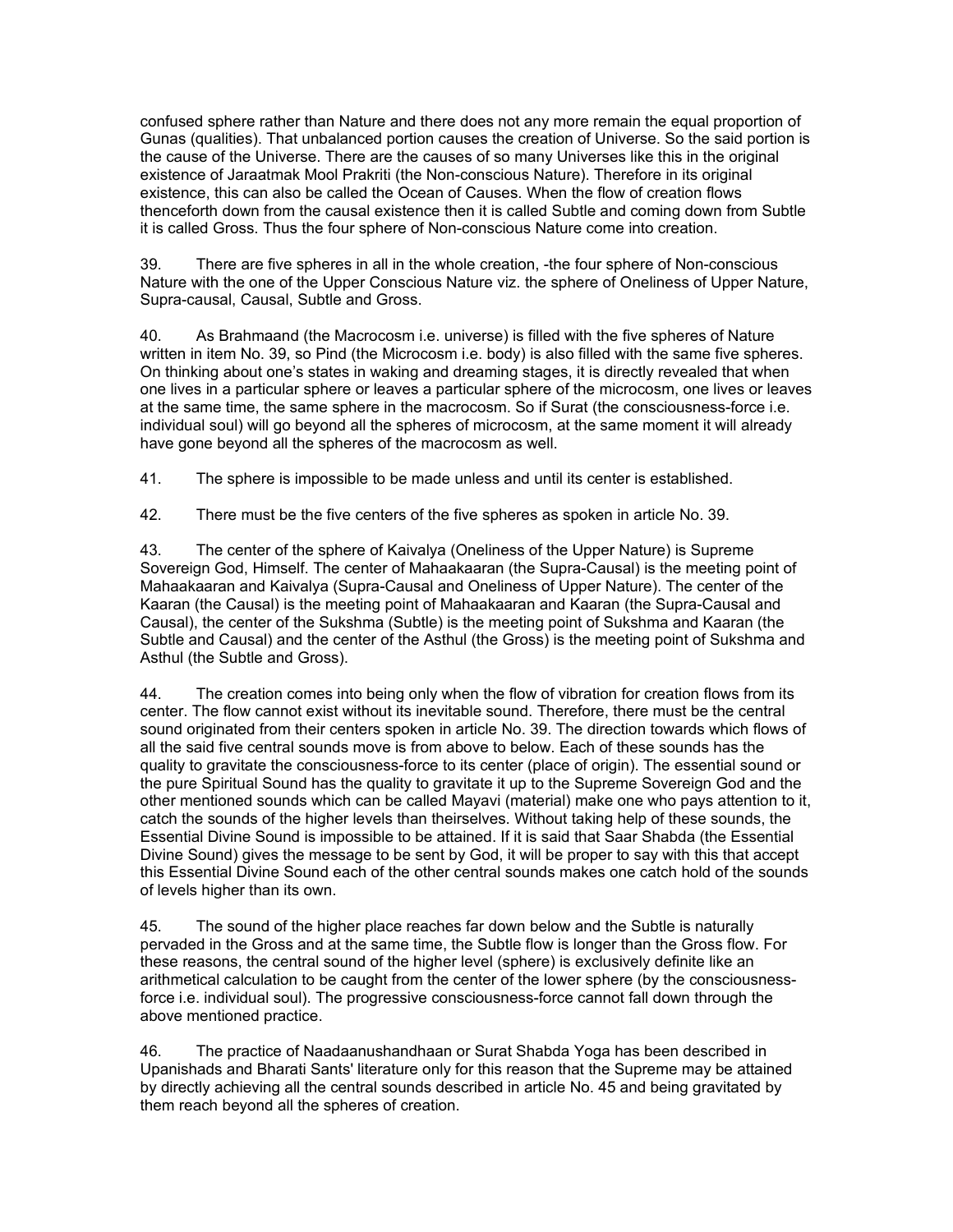47. Nature itself also has been called unoriginated, but not for this that it also is without beginning as Supreme Sovereign God, but only because that there is no Time and Place for its origin because time and place can be created not before but only after it. It appeared in Supreme Sovereign God only by His spiritual and Divine Desire (Immaterial and Super-mental Pure Divine desire, not worldly mental desire). So its origin and end is only in Supreme Sovereign God. And Supreme Sovereign God is beyond Time and Place and He is called the Origin even of the unoriginated. Nature is called also by the name Finite Unoriginated.

48. Body or Microcosm is called Kshetra (the field) and Aatma (the soul) is called Kshetrajna (the knower of the field).

49. The Gross, Subtle, Causal and the Supra-Causal; these four fields or bodies are nonconscious. The direct knowledge (realized knowledge) of the Supreme or of one's own self-reality cannot be attained because it is concealed by these coverings.

50. Kaivalyasharir (the body or the field of Oneliness) is conscious. This is nearest to Supreme Sovereign God; that is to say, there is nothing except the Supreme beyond this. It is quite possible to have the direct knowledge of Supreme Sovereign God and of one's own self being with this Conscious Body. And that the self may have the direct knowledge of one's own and of Supreme Sovereign God, there is no reason to doubt.

51. The extension of the Subtle is more than that of the Gross. It is impossible to have more extension than One, Who is essentially (in his very essence) Infinite and Unoriginated. Therefore, it is the Subtlest of all. The gross instrument cannot be able to catch hold of the subtle or tiny element. All the organs of outer and inner sense [hands, feet, mouth, sex, anus- these five are the (motor) work organs, and eyes, ears, nose, skin and tongue-- these five are the sense organs; work organs and sense organs are the outer organs of the senses.

Mind, intellect, Chitta (consciousness) and ego - these four are the internal organs of the senses] by which any work within and without, can be performed, are infinitely more gross than Supreme Sovereign God. He is absolutely unable to be apprehended by these senses. It is impossible to know Him directly while under the spheres of the senses and Non-conscious Nature, therefore, He shall be attained directly on extending one's own self spiritually above all these.

For this reason, to attain Him directly, any of the outer devotional practices is useless. The attainment of the State of Oneliness of Upper Nature going beyond the spheres or bodies of the Non-Conscious Nature is absolutely impossible by outer means. And to surpass the spheres is quite possible by the spiritual movement within body. For this defined matter, the states in the waking and dreaming stages are direct evidences. To say that Supreme Sovereign God is Allpervasive and so He has already being attained and to take any step without or within for His attainment is irrational, and to say this also that Supreme Sovereign God is All-pervasive with His own rays but He lives with His own self in only one place, and so upto Him we have to travel; both of these statements are irrational and futile for the above mentioned reason.

The first one has not perceived through his senses, he satisfies his appetite with the sweets of high fancy and, the second does not think that the sphere of the rays of limited one would also be limited. That can not in any way be essentially Unoriginated and Infinite. That there must exist one who is essentially without beginning (Unoriginated) and Infinite is exclusively settled by the highest wisdom. That is limited may govern unlimited is not possible. Supreme Sovereign God can only and certainly be recognized as Unoriginated and Unlimited. Why He should be searched within one's own self for His direct attainment, has been described above.

52. To move spiritually within, leaving the coveries, is to move towards meeting with Supreme Sovereign God. This work is the special devotion to Supreme Sovereign God or the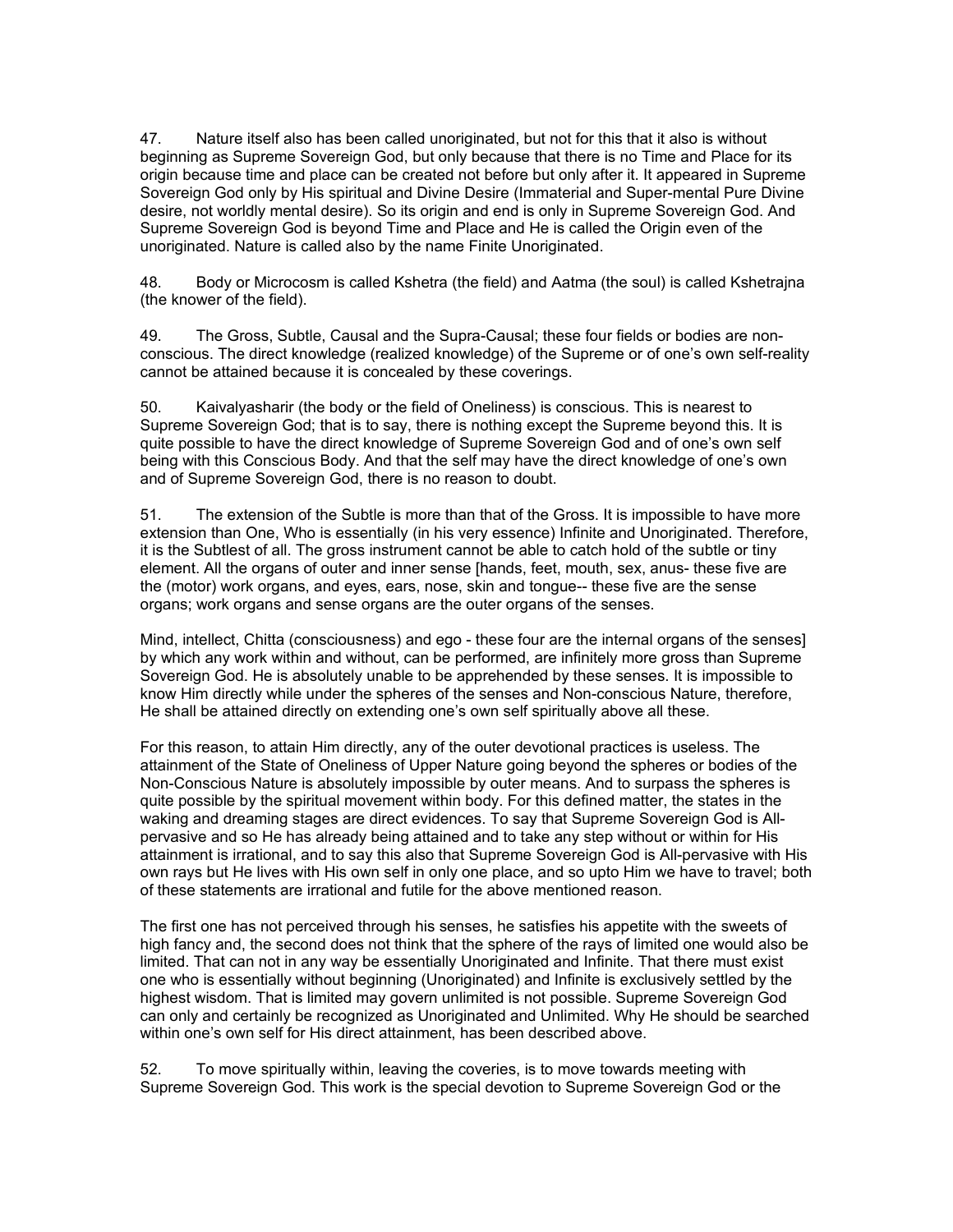infallible practice to attain the perfect knowledge of the self. This spiritual practice is also called Aantarik Satsang (inner efforts to meet the truth, God).

53. Hearing and meditation of the sacred knowledge concerned with the devotion to the Supreme is inevitable with the above means. Therefore to have outer Satsang (to hear spiritual talk in the association of Sants) is essential.

54. The secret art of the spiritual practices and help to this end should be obtained by serving the able spiritual preceptor and it is most essential to practise this art regularly and daily according to his given direction.

55. There is an automatic transition in the transference from the stage of wakening to the stage of dreaming and in this internal transition (inward journey) mental cares are left behind and a peculiar ease is felt. Therefore, the internal transition and to enjoy peculiar ease is quite possible by leaving cares (worldly thoughts) that is by concentrating mind or getting it poised in the one-pointedness.

Kabir Sahab tells--

"There is something mysterious in such living that in sitting one walks."

Radhaswami Sahab says --

"He, who sat finished his journey; he, who walked, could not find the way."

56. When any thing is reversed from any direction, the thing naturally moves towards the opposite direction. When the mind would be concentrated from the Gross sphere and would become still in the one-pointedness, it would move up to the Subtle sphere, opposite to the Gross sphere.

57. Surat (jeevatma i.e. consciousness-force or individual soul) exists in the mind as butter exists in milk. The consciousness-force will also move with the movement of mind. The mind is subtle Non-conscious. It can't go beyond the Non-conscious sphere of the Causal sphere. The consciousness-force can move only within this sphere (i.e. Causal) with the mind. The consciousness-force will be able to move after this leaving the association of the mind, for its own sphere is above the Non-conscious sphere of Nature, from where it has come down.

58. The Name-Sound of Supreme (i.e. the Divine Sound) has been described in article No. 35. The Original Unstriken Word-Sound of the beginning is God's own Special Name that makes apparent His own reality or the Name through which the direct knowledge (realized knowledge) of the Essential existence of the Supreme can be attained. Those articulate (alphabetical) words by which Supreme Sovereign God and this Name-Sound are called, are the names, which speak highly of the glories of the Supreme Sovereign God and of the above mentioned Name-Sound (Dhwanyaatmak Naam). So these articulate (alphabetical) names are called the names, which speak God's glories. These words only express the state and characteristics of His and of His Special Name, but they can't be able to give the direct knowledge (realized knowledge) of their Essential Existence.

59. It is natural for one to depend primarily on the elements of the sphere to which one belongs. It will naturally be easy for the dwellers of the Gross sphere to depend (or to take support of) primarily on only the gross. So, to concentrate mind the practice of concentrating mind should be exercised first by the help of Maanas Jap (repition or muttering in mind of any holy name of the Supreme being silent with eyes shut as instructed by spiritual preceptor) of any articulate name of the Supreme and Maanas Dhyaan (Concentration of mind on any holy figure with closed eyes as instructed by spiritual preceptor) of any of His Divine Gross Figure. Supreme Sovereign God pervades all the spheres of Nature and the universe (Macrocosm). All the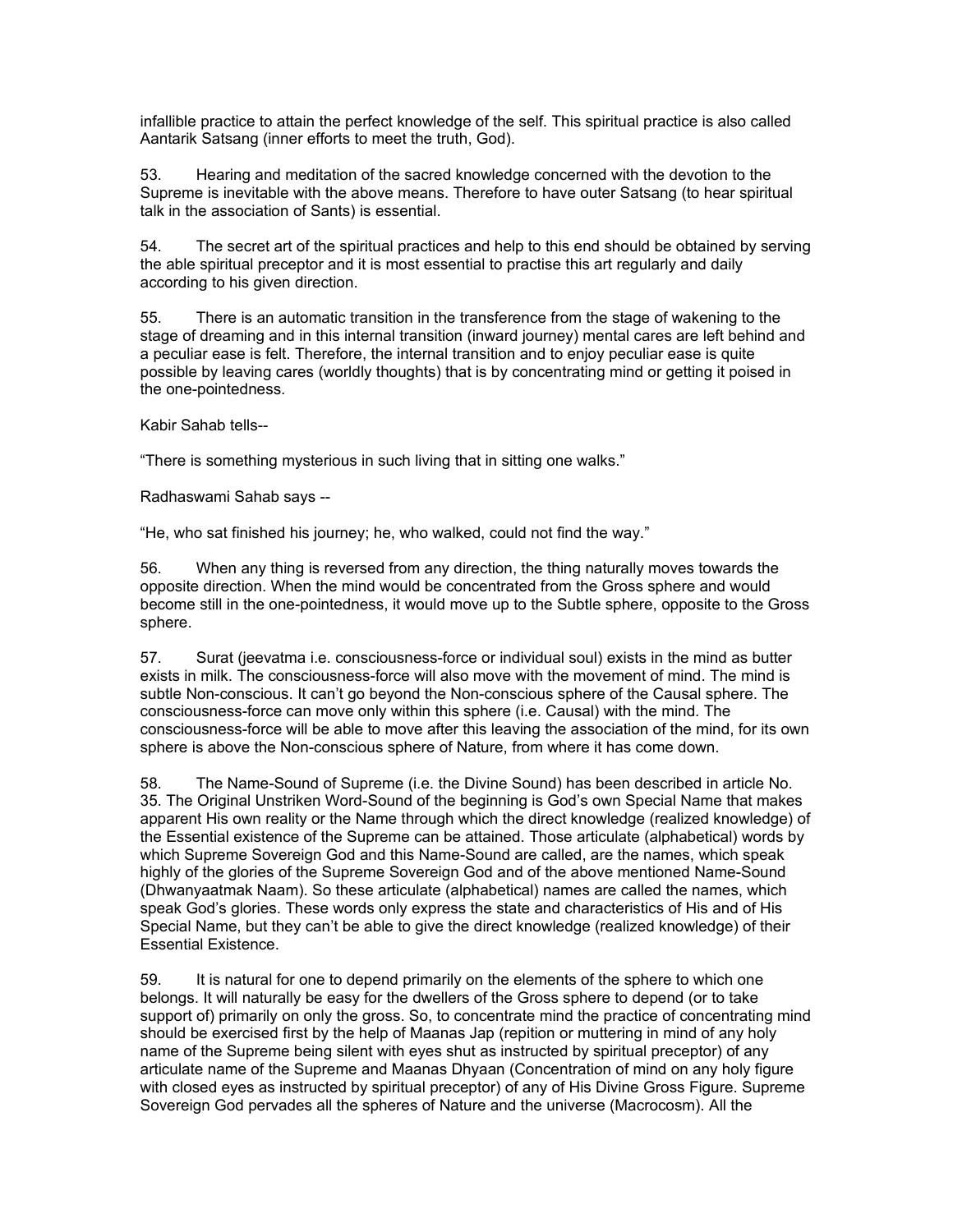effulgent (magnetic) glorious and purest virtues of creation are His divine glories. Having attained some ability of concentrating mind by the aforesaid practices the practice of apprehending the subtle support should be exercised to enter into the subtlety. The 'point' (Bindu) is the subtle support.

It is only point, which is called the existence subtler than subtle of Supreme Sovereign God. The mark indivisible and measureless is called 'point'. Actually, it cannot be marked even by the tip of the hair externally. So even its mental meditation is impossible to be practised by marking something externally like a point and seeing it. It is practised by Drishti Yoga (the Yoga of vision) within oneself. Drishti Yoga needs not exteriorize or distend the pupils of the eyes or eye-balls in any way. If the pupils of the eyes and eye-balls are distended, it brings pain and disease in the eyes. The power to see is called drishti (vision). The one-pointedness is attained by uniting both the rays of the eye-sight into one point and staring at the meeting-point with steadfast mind.

This is called Drishti Yoga. Its constant practice opens the subtler or Divine Sight. In the Stage, stilled in one-pointedness, it is quite possible to grasp the spiritual sound by the consciousnessforce originated from the central point of the Gross sphere or the meeting-point of the Gross and subtle sphere, for having been stilled into the stage of subtlety, the subtle sound is not impossible to be grasped. Sound has a characteristic that it gravitates the consciousness-force to its place of origin. Because of this, on having achieved this spiritual sound, the consciousness-force will reach up to the State beyond the Sound (i.e. Supreme Sovereign God), being gravitated by and through the sounds. To achieve success in the said practice, the service of Sadguru (the able spiritual preceptor), his association, his supreme grace and intensive constant practice of the meditation are most essential.

60. Although Shabda Yoga (the Yoga of Sound) without Drishti Yoga (the Yoga of Vision) has not been described for practised in the Bharati (Hindi) Sants' literature or Upanishads, it is still possible to attain central sound of the Gross Sphere on some future occasion if the constant and excessive practice of the Yoga of sound is exercised by any one and further, that practitioner will have the regular path. The reason lies in the fact that on attending to the internal sounds, it comes into knowledge of the fact that all the sounds, which are heard, come from above not from below. And that very Central Sound too, flows from above. The unsteadiness of mind must be dissolved through the meditation of sound (i.e. the Yoga of sound, Naadaanusandhaan or Surat-Shabda Yoga).

The mind enters into subtlety when it becomes steadfast. It is no wonder that the mind, poised in subtlety can grasp that central subtler sound. But the more profound method should be known only as the method described in the Upanishads and Bharati Sants' literature. The fall and degeneration of those who have come on the path of internal sounds, is impossible. At the same time, to succeed in the said practice, is impossible for one who will ignore the uprightness of character (to keep oneself safe from telling a lie, stealing, smoking and drinking, violence and adultery is to maintain the uprightness of character).

To attain ultimately the Original Sound or Original Word or the Essential Divine Sound, again to be gravitated by it reaching its center; to attain the Super-Sound state (i.e. The Nameless state, the State beyond the Sound, Soundless State -- all are the same thing), by grasping respectively the Central Sounds of the lower spheres and proceeding on; has been described in the Upanishads and Bharati Sants' literature and at the same time, this is rational too. Hence, the statement that there might be any other way for attaining the State transcending (Beyond) Sound, that is, Anaam Pad (the Nameless State) not acceptable and unless the Nameless State (i.e. the Supreme Himself) is attained, the greatest good can not be had.

61. It appears clearly from the means described that the primary method is that of being devoted to the Gross Qualified Manifest Form (Asthool Sagun Roop Upaasanaa) and then to Subtle Qualified Manifest Form (Sukshma Sagun Roop Upaasanaa) and then to the Subtle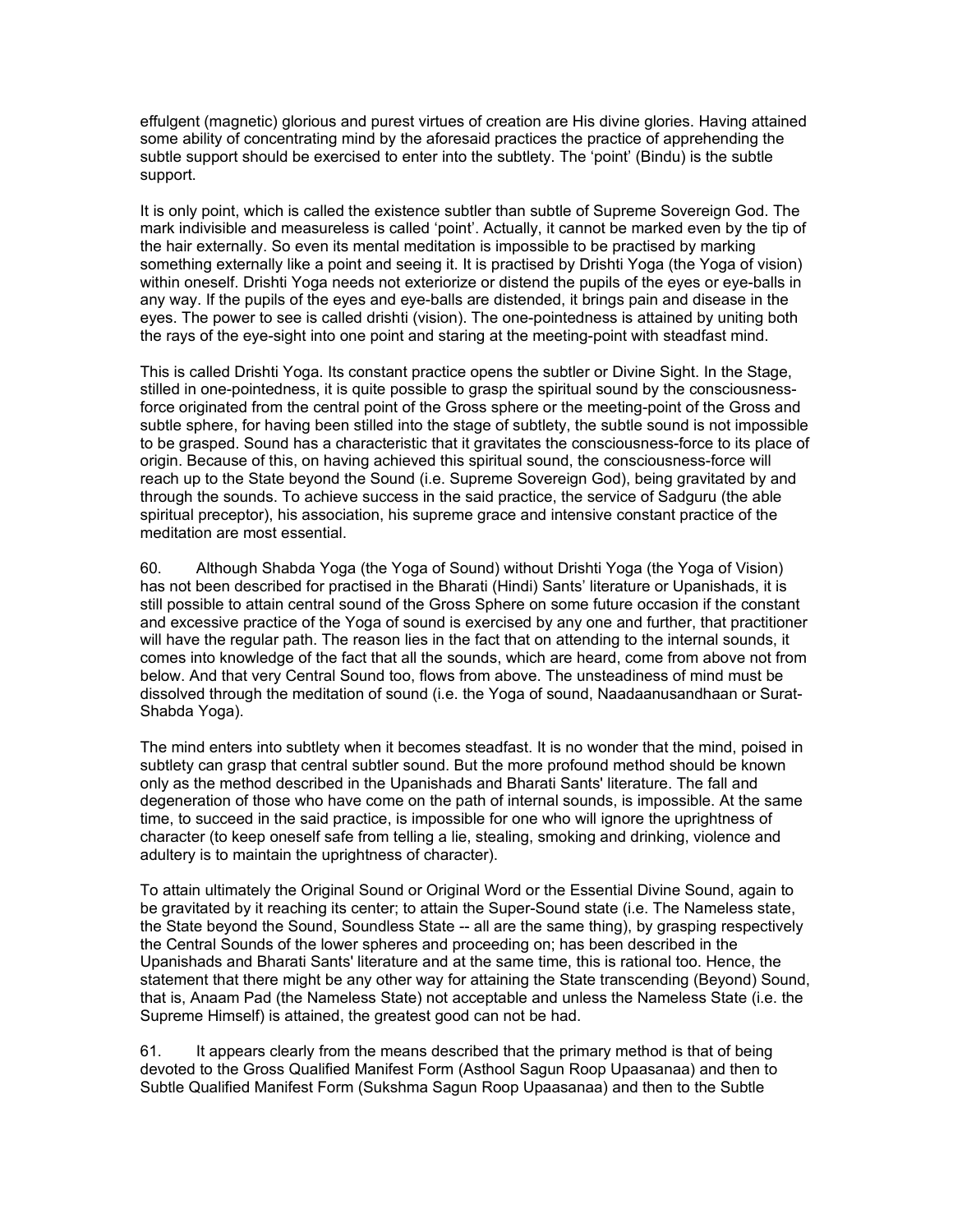Qualified Unmanifest Form (Sukshma Sagun Aroop Upaasanaa) and finally to the Unqualified Unmanifest Form (Nirgun Niraakaar Upaasanaa).

62. Maanas Jap (repetition or muttering in mind of any holy name of the Supreme being silent with eyes shut as instructed by spiritual preceptor) and Maanas Dhyaan (concentration of mind on any holy figure with closed eyes as instructed by spiritual preceptor) are the devotion to Gross Qualified Manifest Form. The practice to be poised in the one-pointedness or to attain the Divinity, subtler than the subtle is the devotion to Subtle Qualified Manifest Form. The practice to search all other internal sounds except the Essential Divine Sound is the devotion to Subtle Qualified Unmanifest Form of Causal and Supra-Causal. The meditation of the Essential Divine Sound (i.e. Saar Shabda) is the devotion to Unqualified Unmanifest Form. All the devotion practices have their ends here. Unless all the devotional practices are completed, to attain the Absolute Salvation or to do own greatest good, reaching up to the Nameless State or to Supreme Sovereign God is absolutely impossible.

63. The Sound or Name has originated from the Soundless or Nameless. It is quite possible by grasping the Name (sound) and being gravitated with it, to reach the Soundless or Supersound or Nameless State (i.e. the Supreme).

64. It is irrational to accept the existence of any thing beyond this Nameless State and to accept the existence of Soundlessness in any sphere of creation below this Nameless State.

65. It is only Nameless State (Soundless State) which has been described as Param Pad (the Absolute State) in the Upanishads. And no other reality can exist except this reality which Shrimadbhagavadgita calls Kshetrajna (the knower of the body-field). Therefore, it is worthless to take for granted any other greater state than even the Absolute State pointed out in the Upanishads and Shrimadbhagavadgita. Although it is impossible to prove to the contrary, yet, he who does not recognize it and does not want to have faith in it, should prove to the world rationally the existence of soundlessness in any sphere of creation below the soundless or Nameless state and greater reality than Kshetrajna (Self i.e. knower of the body-field). Without proving it rationally, it is improper to say that he has been taught by his Guru (Spiritual preceptor) about a higher state than this state, described in the Upanishads etc. Otherwise, other would also say that they know of a greater state than the one laid down.

66. It is beyond doubt that only the Essential Divine Sound or the Original Sound leads to the ultimate state or the Super-Sound state. But this does not mean that this forbids us to meditate other material sounds than the Essential Divine Sound just because these sounds are material and so, the practitioners might be condemned by their souls (i.e. come to extreme degeneration) for meditating these material sounds. The statement about meditating no other internal material sound except the Essential Divine Sound is unacceptable for, neither is it rational nor deriving from the Upanishads or the Bharati Sants' literature. The article Nos. 44, 45, 46, 59 and 60 explain this idea.

67. The practice of the Yoga of Sound is easier to exercise than the Yoga of vision. It has been already described that the Yoga of vision must be practised till the one-pointedness is attained. But even being poised in the one-pointedness, the view of practising the Yoga of Sound after much more practice of the Yoga of vision is unnecessary, for the latter offers a hard path to walk on for a long time.

68. Having been poised in the one-pointedness the consciousness-force should be devoted to the internal sounds. Both will gravitate to one particular direction, and afterwards the point will be left behinds, for the consciousness-force will have an extreme satisfaction to drink of the nectarine sweetness of the internal sounds and then the consciousness-force will be engaged only in the Divine Sound. It is not harmful but only desirable.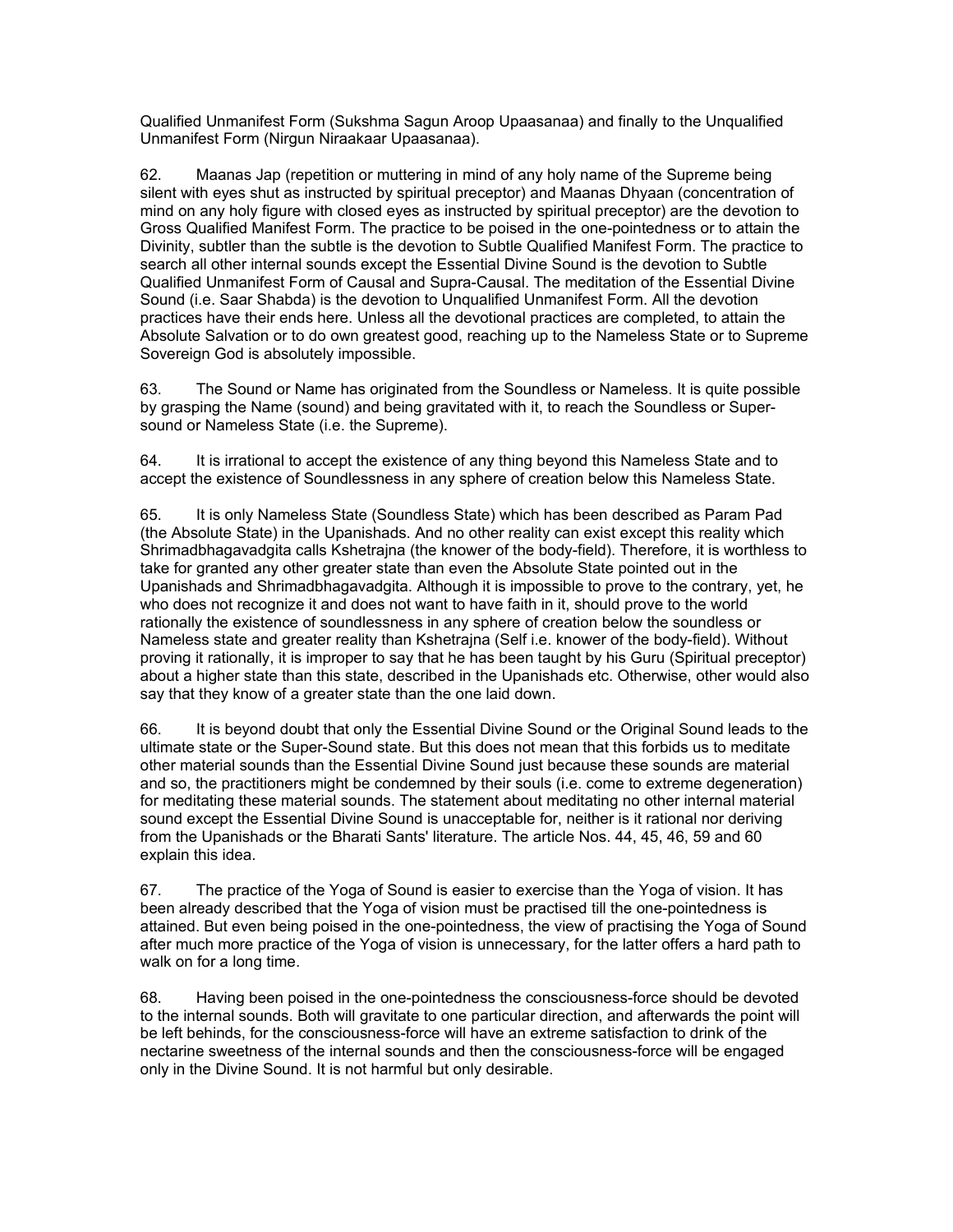69. The idea of grasping the Essential Divine Sound, without taking help of the meditation of other internal sounds, reaching merely in any sphere of the Non-Conscious Nature only through the Yoga of vision is rationally unsupportable. Because, any one of the concealments (or forms) of the Non-Conscious must obstruct the direct knowledge (realized knowledge) of the Essential Flow, that is, of the Pure Conscious Flow. The Original or Primordial Word or the Essential Divine Sound has appeared before Jaraatmak Mool Prakriti (the Original or primordial Non-Conscious Nature). So this flow of sound is the Pure conscious flow.

70. Even on being enchanted by the sweet charm of a chorus under a canopy decorated with various beautiful scenes, an indirect observation of the scenes is inevitable. Similarly, the scenes of the Non-conscious visible sphere must be observed even when engaged in the meditation of its sounds. This is because it has been said Dhwanerantergatam jyoti (the light is within the sound). It is no surprise that only the constant meditation of the sound makes the practitioner enter into the Divine realm of Light. There is no great loss in not achieving the Light, as the greatest loss is in not achieving the Sound.

71. The Essential Divine Sound is the super-cosmic sound. It has arisen only from the existence beyond the super nature (The Supreme Himself). It has arisen only before the creation of the universe-macrocosm and microcosm etc. it is impossible therefore that in the articulate words which are the effects of the microcosm of the human body or of material substance only, can imitate Essential Divine Sound. It is impossible to take voices heard by pronouncing those articulate words of the Essential Divine Sound, even a single one of them not being like the Essential Divine Sound. The following couplets are of Radhaswami Sahab.

The Radhaswami Sahab-School takes it for granted that the word Om is the word of Trikuti (Subtle Sphere), Raram is the word of Shoonya (void, Causal Sphere) and Soham is the word of Bhanwar guphaa (whirlpool cave, Supra-Causal Sphere) and Satnaam is of the Satlok (the Pure Spiritual Sphere, the state of oneliness of the Upper Nature). And in the above couplets Radhaswami Sahab points out that Mohammadan sages have pointed out the word of Trikuti as Allahoo, Ha of the void, Anaahoo of Bhanwar guphaa and Hakka-Hakka of Satlok (the Pure Spiritual Realm).

It certainly comes into knowledge after a fair understanding of above couplets that even the sounds below the Essential Divine Sound cannot be articulated by the human tongue what to speak of the Essential Divine Sound. Some call Satnaam as the sound of Satlok (the Pure Spiritual sphere), others call the same sound as Hakka-Hakka. If the former accepts the latter's statement, the former finds no occasion to censure still another who calls Om and Ram of the word of the same state (Satlok) and to tell him that the words Om and Ram are the words of lower sphere, not of the Pure Spiritual Sphere. Hence, to say any particular articulate word as the true copy of the Essential Divine Sound is irrational and unsupportable.

72. The description of many natural crude sounds like of Veena (a musical instrument like lyre), Murli (flute), Nafeeri (like clarionet), Mridang (drum), scymabals, horn, Sitar (Guitar), Saarangee (like lute), the peal of thunder and the roar of lion, are described as the internal sounds of their particular spheres in certain sants' literature. These words do not belong to the same order in all the sants' literature for instance, the music of flute has been described as the sound of the lower sphere in certain sants' literature the same music has been described as the sound of higher spheres. As-

"The Bhanwar guphaa (whirlpool cave, or the center of whirlpool) is vibrating with the knowledge of 'I' that is, Soham for the mystical flute is sounding continuously therein." ---- KABIR SHABDAAVALI, Part 11

"The 'Divine Eastern Star' is seen at the secret door of heavens; there is heard the infinite endless melody of divine sound."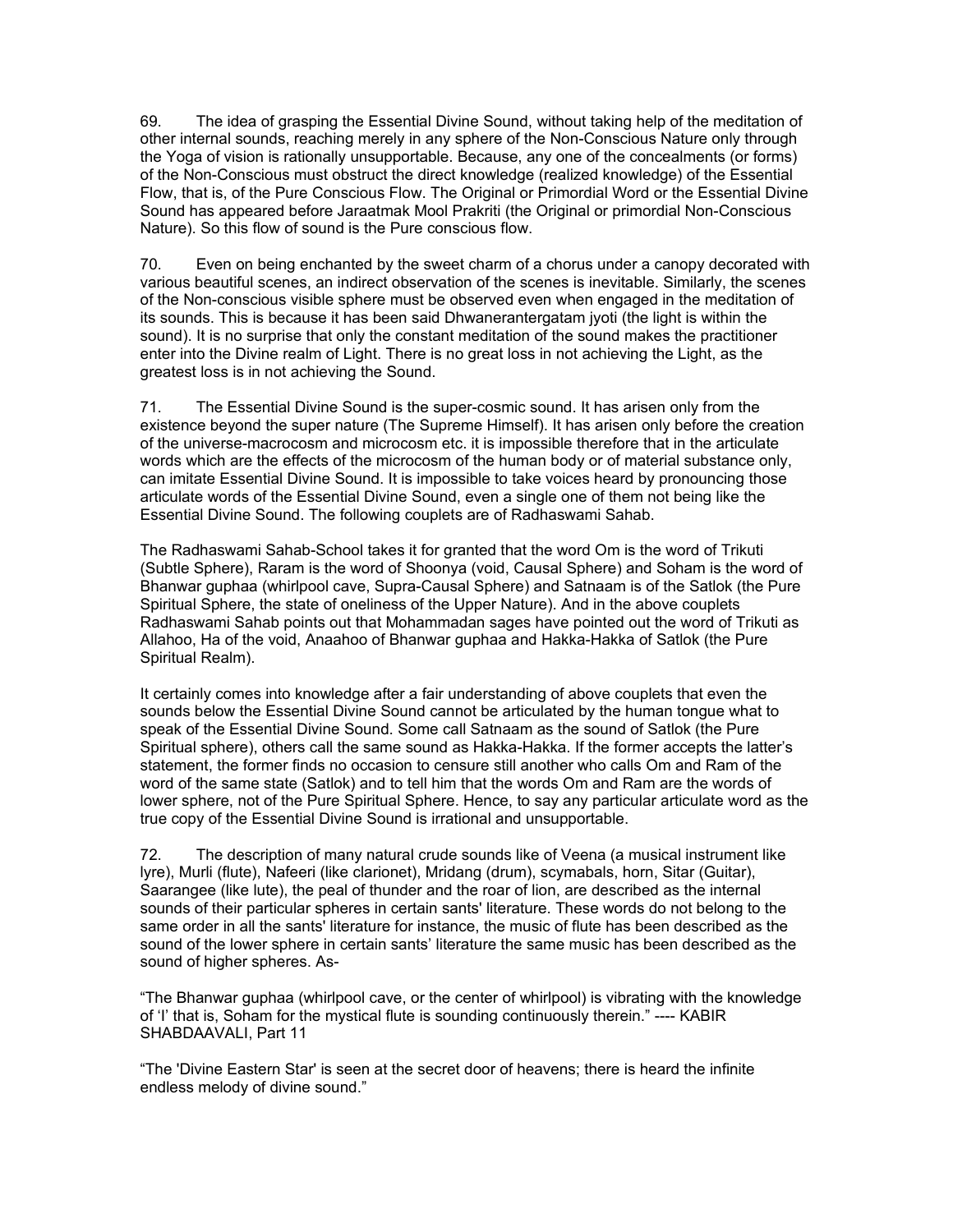"Before the region of flaming Light, beyond the brilliant light of stars and lightings and even brighter things, just at the place where the colors of the five elements exist, (in the upper limit) of the lighted portion of Aajnaachakra (the medullary) or the lower limit of Sahasradal kamal (the thousand leaved lotus).

The five various divine colors are seen in the internal sky, viz, black, red, white, blue, yellow, and the enchanting wave of the spiritual sound is bursting with the melodious thrill of flutes." ----Ghat Raamaayan

After reading such descriptions, it is improper to say that the saying of certain sant is wrong or incorrect. And, so, it is also improper to say that the views of all the Sants are not 'one'. It is further more harmful to say that if the Sants differ in their sayings about these sounds, then any material sound apart from the Essential Divine Sound should not be practised at all. The complete growth of a tree exists in its sprout and the existence of the sprout lies in its seed, similarly it has to be taken for granted, that the entire extension of the Gross world must exist in the Subtle world and that of the Subtle world in the Causal. It is perfectly rational to have faith in the fact that the existence of the sounds of the Gross sphere is in the subtle and the existence of those of the Subtle is in the Causal.

So the sound of the flute or any other internal sound can possibly be heard in the lower or in the higher internal spheres. There is no discrepancy if one described the particular kind of sound in a certain sphere and others described other sound in the same sphere. It is no harm if we recognize that both reached the same place through the one spiritual practice, that is, the practice of spiritual sound. On understanding this, neither can the descriptions of the internal sounds given by any Sant be said to be wrong nor can it be said, that they differ in their views. Thirdly, to meditate only the Essential Divine Sound without meditating the lower material sounds, is absolutely impossible because neither is it rational nor in harmony with any of the Sants' sayings. Article 66 deals with the fact that the Essential Divine Sound can never be grasped unless the lower internal material sounds ate meditated.

73. Any of the material sounds as of the drum, mardal (a kind of drum), flute etc. cannot be accepted as the particular internal sound of a particular internal sphere. Therefore, only the names of the internal sounds ate found in the Upanishads and in all the Sants' literature except one or two (Radhaswami Sahab and Kabir Sahab). But it is not found that these internal material sounds are the particular sounds of the particular internal spheres and at the same time, the Super-Sound State (or the Nameless State) is inevitably described by all of them. After reading such descriptions it is irrational and unsupportable to say that almost all to the Sants, except those one or two who described the particular internal sounds of the particular internal sphere had no complete knowledge of Naadaanusandhaan the spiritual discovery of the spiritual sounds (that is, the Yoga of Sound).

74. The sound of the Gross Sphere is sweet and harmonious but the same sound of the Subtle sphere is sweeter and more harmonious. Like this the sound of the Causal and Supracausal spheres (till the point up to which the plurality of sounds can exist) will be sweeter increasingly and more harmonious. The plurality of sounds cannot be accepted in the State of Oneliness of the Upper Nature. It is rational to accept the existence of only one Super-material sound of the beginning there because plurality is quite impossible in the State of Oneliness of Upper Nature.

75. The acceptance of the Soundless State (or the Nameless State), and the four practices viz. Maanas Jap, Maanas Dhyaan, Drishti Yoga and Naadaanusandhaan to attain that state are found in the literature of the Sants. Therefore, the method of all the mentioned four regular practices must be accepted in Santmat.

76. Without achieving perfection in the practice of Naadaanusandhaan Supreme Sovereign God cannot be realized or the perfect knowledge of the Self cannot be attained.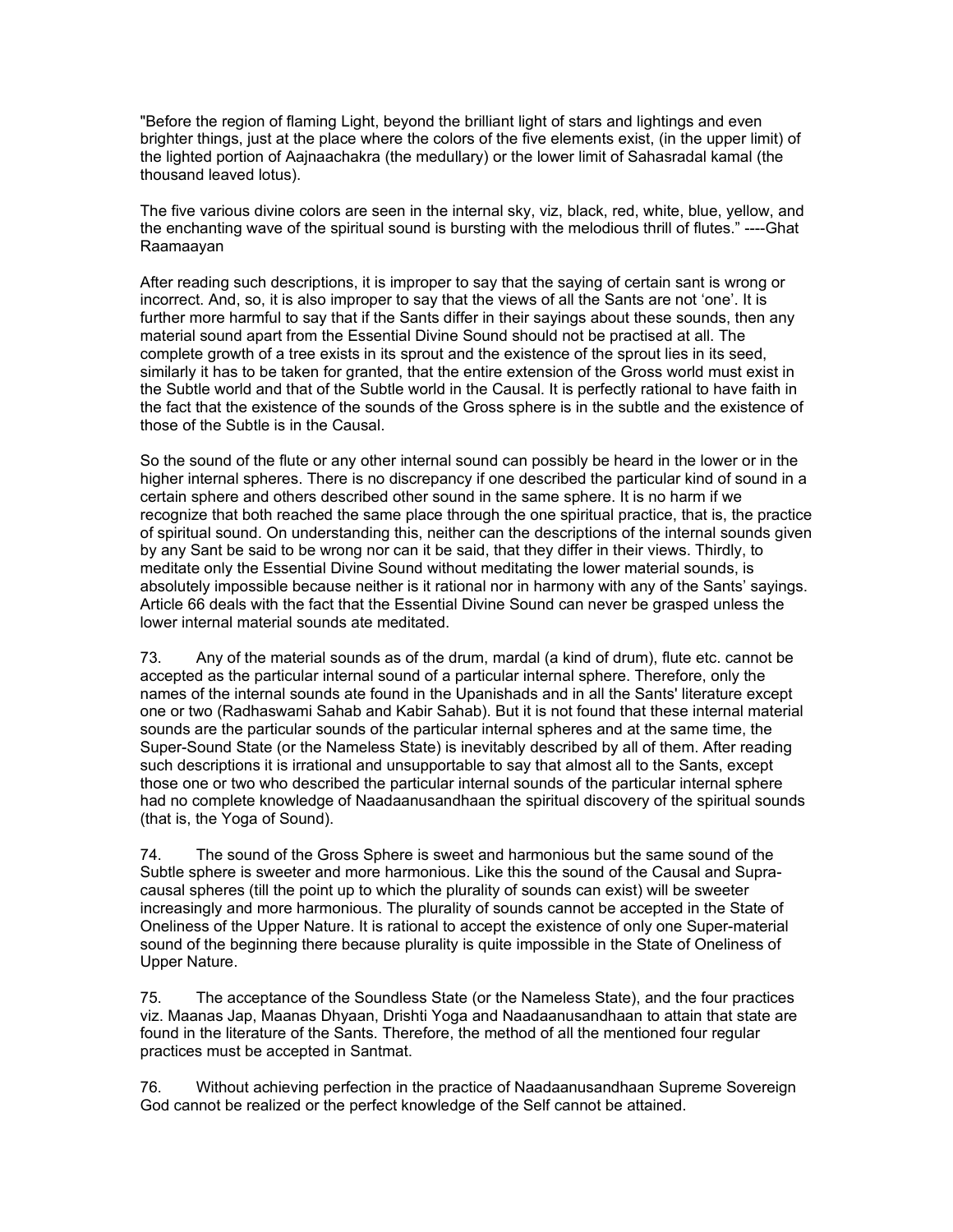77. Without an unflinching devotion to Guru (the true spiritual preceptor) the greatest good is impossible to be had, being perfect in the devotion to the Supreme with the help of the Yoga of sound.

Sant Kabir says that without the spiritual preceptor who has attained perfection, the disciple can never attain perfection. If the Spiritual Preceptor is rapacious and the discipline likes him there is double pain.

78. When the perfect and true spiritual preceptor will be found, one's greatest good will be achieved with his guidance.

79. The meeting with the perfect and true spiritual preceptor is equal to the meeting with Supreme Sovereign God, Himself.

80. The perfect and true spiritual preceptor is that Life-liberated great Sant-soul whose consciousness-force has immersed into Shabdaateet Pad (the Nameless State) at the time of Samaadhi (stage of spiritual trance or God-realized state), transcending all the non-conscious concealments and while working whose mind remains uninvolved (whimless)-- its consciousnessforce being connected with the Essential Divine Sound.

[Life-liberated -- that who achieved salvation in the life-time, the salvation after death is not supported by the Sants.]

81. All the sciences except the sacred spiritual science, by which Supreme Sovereign God is attained, are not as beneficial as that leading to His attainment. All the teachings of other material sciences can never be as beneficial as a little teaching of the science of His attainment. Therefore, none of the teachers can do good as much as the spiritual teacher and for this reason, any other teacher cannot be compared with the spiritual preceptor or teacher.

It is not essential that the greatest of the scholars of only the material sciences should have shattered his illusory internal concealments or should have got any such instrument by his material scholarship by which he can be able to pierce his non-conscious shades or concealments; but on the other hand, a perfect and true spiritual preceptor must possess these virtues (that he has already pierced the non-conscious shades covering the spirit). Even a spark of the holy art of shattering the internal concealment (i.e. of attaining the Supreme given by the perfect and true spiritual preceptor is far more beneficial than all the material sciences of the world.

82. The recognition of a perfect and true spiritual preceptor is most difficult; nevertheless, to keep faith in him and to accept him as the spiritual preceptor is not improper who has purity of character (i.e. rectitude), practises constantly, daily and regularly the Yoga of sound and can explain and preach well Santmat (the creed of the Sants). Without rectitude or purity of character, in spite of possessing a lot of other qualities, one cannot be accepted as the spiritual preceptor. If unknowingly, he might have been accepted as the spiritual preceptor, he must be deserted on one's being aware of his vices (bad character). His association is not favorable because of his loose character inspite of his good intellectual knowledge. The disciple is affected much more by the character of the spiritual preceptor than by other qualities. The purity of character with the other associated virtues is the gravity and preceptorship of the spiritual preceptor, in its absence, is no more than cattle (cow, ox etc). The spiritual preceptor lacking either purity of character or other necessary virtues for a perfect and true spiritual preceptor, is a false preceptor.

Sant Kabir has alos instructed --

"If thou hast to learn the holy science of attaining the Supreme from the Spiritual Preceptor, sacrifice thy life to the preceptor, for many souls having kept their pride lost themselves in the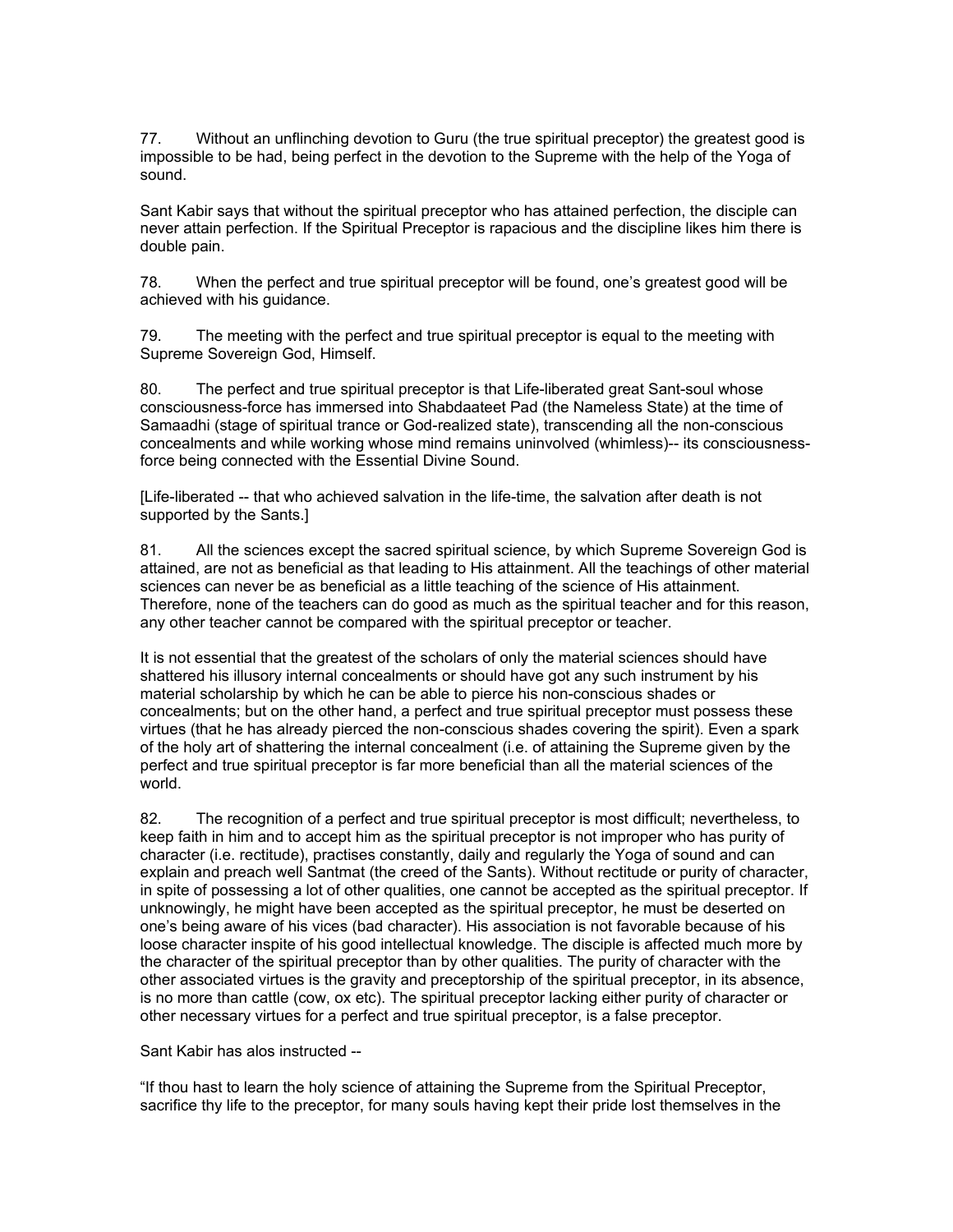current of ignorance. Surrender thyself to him, who has no desire and poised himself in devotion to God having forgone all his ego-feelings. Make hast in deserting the association of a false preceptor for thou wilt wander times and again and will not find the entrance to the Divine Sound."

The result of accepting such a perfect and true spiritual preceptor is immense, but the problem is that such preceptors are rare. It is possible that on accepting a spiritual preceptor wise, physically and spiritually pure and the practitioner of the Yoga of Divine Sound, the disciple may grasp his preceptor's virtues slowly in his association, for the association gives something of its own and the good-will of the teacher will also do more or less good to his disciple because it is also not impossible that one's will-power can affect another. It becomes clear that both of the instructions about a spiritual preceptor, on whose support one should sincerely depend, and whose discipleship should be accepted, are beneficial for the disciple, as conclusively said in the above verse (couplet No. 2) and the couplet quoted in article NO. 77.

The spiritual preceptor who merely practises the Yoga of Sound but is careless of the spiritual knowledge and purity of character is only harmful in every way. Being aware of this fact, if any one accepts as spiritual preceptor carelessly an intellectual but corrupted man, he would be deprived of the necessary benefits which should be had by a perfect and true spiritual preceptor. At the same time, to save himself from going astray by himself would be the heaviest task for him to perform. It can sometimes be done by any steadfast learned disciple but for the general mass it is impossible to be done (to save oneself from going astray without the spiritual preceptor's help).

It is obvious that one's energy reaches the other and one enriches other's physical power with the help of his physical power, mental power with his mental power. In that case, it is no wonder if one, who is spiritually high can enrich and arouse the spiritual power of the other by his spiritual power, can purify the other by his sacred personal Aura or personal magnetism. In the first part, page 499 of the "Kalyaan Saadhanaank" there has been quoted a saying from Amir Khushro.

"See, I also have had the holy presence of the Great Spiritual Preceptor of the universe, Lord Swami Ramanand. For my own preceptor Khwaja Sahab I had gone to see Swamiji with an incomparable present to Panchaganga ghaat.......

Swamiji had imparted his merciful blessings upon me - my heart became pure at once with his imparted supreme grace and therein reflected the holy glimpse of the Divine Light." Mr. K. Narayan Swami Aiyar has translated thus into English this Sanskrit hymn "Etyuchcharant samalingya sisyam jnaptimaninayat" of the third Braahaman of the Mandal Braahmanopanishad, "Saying this, he the Purusha of the sun embraced his pupil and made him understand it" meaning that with this he (the Purusha of the sun) embraced his pupil and made him aware of that secret spiritual knowledge."

Mr. Aiyar has also given a comment on this at the bottom of the page "This is a reference to the secret way of imparting higher truth", meaning that to embrace is a hint of the secret way of imparting higher truth (direct knowledge of the Supreme) (Thirty Minor Upanishads, Page 252). It appears that a disciple must benefit by his perfect spiritual preceptor's holy radiance (personal magnetism or personal Aura) his higher knowledge and meditation-power. Due to the authenticity of this fact, these two couplets have got a place in the Ghat Raamaayan, published by Sadguru Baba Devi Sahab. Those couplets are following-

Sant Tulsi Sahab gives instructions to his obedient disciple Taki. He says, "O Taki, be true and satisfied on ignoring the illusory enchantments of the word and then go in the shelter of a perfect spiritual preceptor who will give you the secret knowledge to get into Sushumnaa Naari (spinal chord)."

This (above) verse says as to whose discipleship should be accepted. And the second -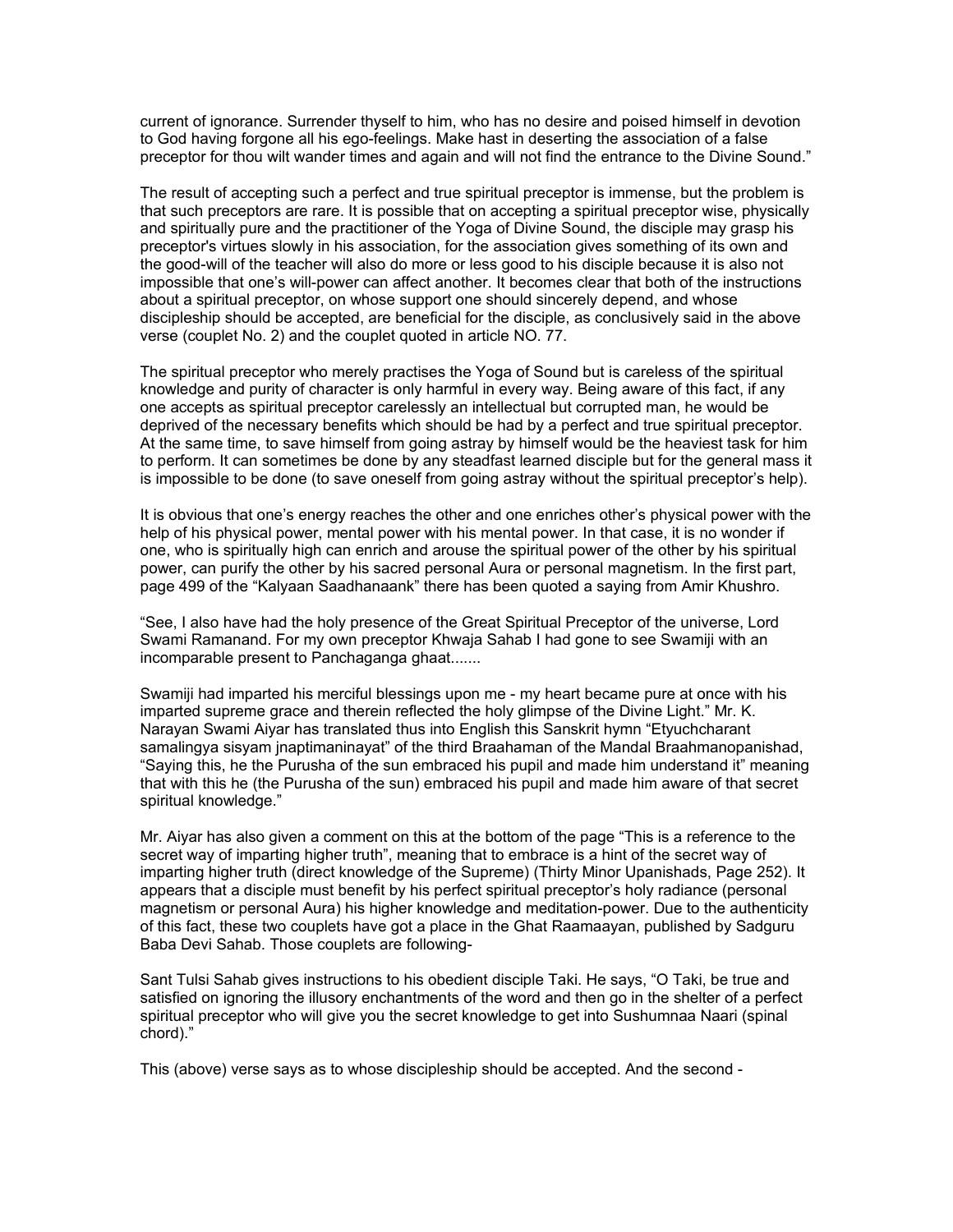Sant Tulsi Sahab says that without the supreme blessing of any perfect spiritual preceptor the way of salvation and the spiritual enjoyments of the super-natural divine scenes are out of reach.

This couplet says clearly that without the supreme blessing of a perfect and true spiritual preceptor the experience of super-sensuous spiritual world cannot be had. And in the Varaahopanishad, chapter 2,verse76 says that without the supreme blessing of the perfect and true spiritual preceptor, the detachment from sensuality is hard to attain. It is hard to realize the Truth and live in a state of realization of the Supreme.

The worthiness of the service of the spiritual preceptor lies in the fact that he should be inclined to offer such blessings to him. Lord Buddha instructs in his book "Dhammapada" about the service of the spiritual preceptor as such, "Men should constantly serve him from whom they learn the religion of Buddha just as the Brahmin worships the holy-fire of the sacrifices" (26th instruction, No. 292). Sant Charan Das has also said-

"Keep this instruction of mine in your heart. Keep your mind on the feet of the spiritual preceptor and dedicate your body. If the spiritual preceptor rebukes you a million times, do not turn yourself from his service. Connect your love with the spiritual preceptor and break your attachment from all."

And Sadguru Baba Devi Sahab also has published in the Ghat Raamaayan-

"This path and its destination is live but it is not impossible to reach because the remover of difficulties is the one before you who has given you secret art or orders."

Although Sant and Great Souls are called Samdarshi (indifferent to everything, equal-seer) like the waters of the rainfall but as the waters of rainfall gather in deep ditches and remain in them for a long time, so the showers of Supreme grace of Sants and Great Souls also flow towards the devotees, and remain there in larger quantities in those who are like deep ditches. The showers of the supreme grace of Sants and Great Souls, no doubt, fall upon all but, no wonder, if one of them becomes his most popular votary and attracting him through his exclusive devotion gets more of his grace. The first one, who is careless of the gift is unfit for the gift as well; on the other hand, the second cares much and tries with great care to be worthy of the gift, which explains that why the latter will benefit more than the former. This is the only known secret of devotion to the spiritual preceptor in the literature of the Sants.

83. The devotion to the preceptor is natural for, inspiration to serve with love and behave humbly to him, from whom any kind of learning is learnt, arises naturally in the heart of the student. It is meaningless to say anything against the devotion to the preceptor. It is equally natural that the wise will desert and inspire others too to desert the devotion to the unworthy preceptors.

84. A Saadhak (spiritual practitioner) needs essentially these four things; Satsang (association of Sants and hearing spiritual talks), Sadaachaar (moral rectitude, the purity of character), service to the spiritual preceptor and practice of meditation. Article No. 53 deals with Satsang. To be immune from the five deadly sins described in Article No. 60 is called Sadaachaar (rectitude). About the service of the preceptor, the prominent thing is to obey his instructions and about meditation article No. 54, 55, 56, 57 and 59 say the needful. In Santmat there is an intense eagerness to acquire these four things. The most prominent even in these four things is the devotion to the spiritual preceptor with the help of which the rest three things are achieved.

85. The natural inspiration to be free from sufferings and to attain Absolutely Peaceful Happiness is in the hearts of all beings. Santmat has its utility in making one attain that peaceful Happiness according to this inspiration.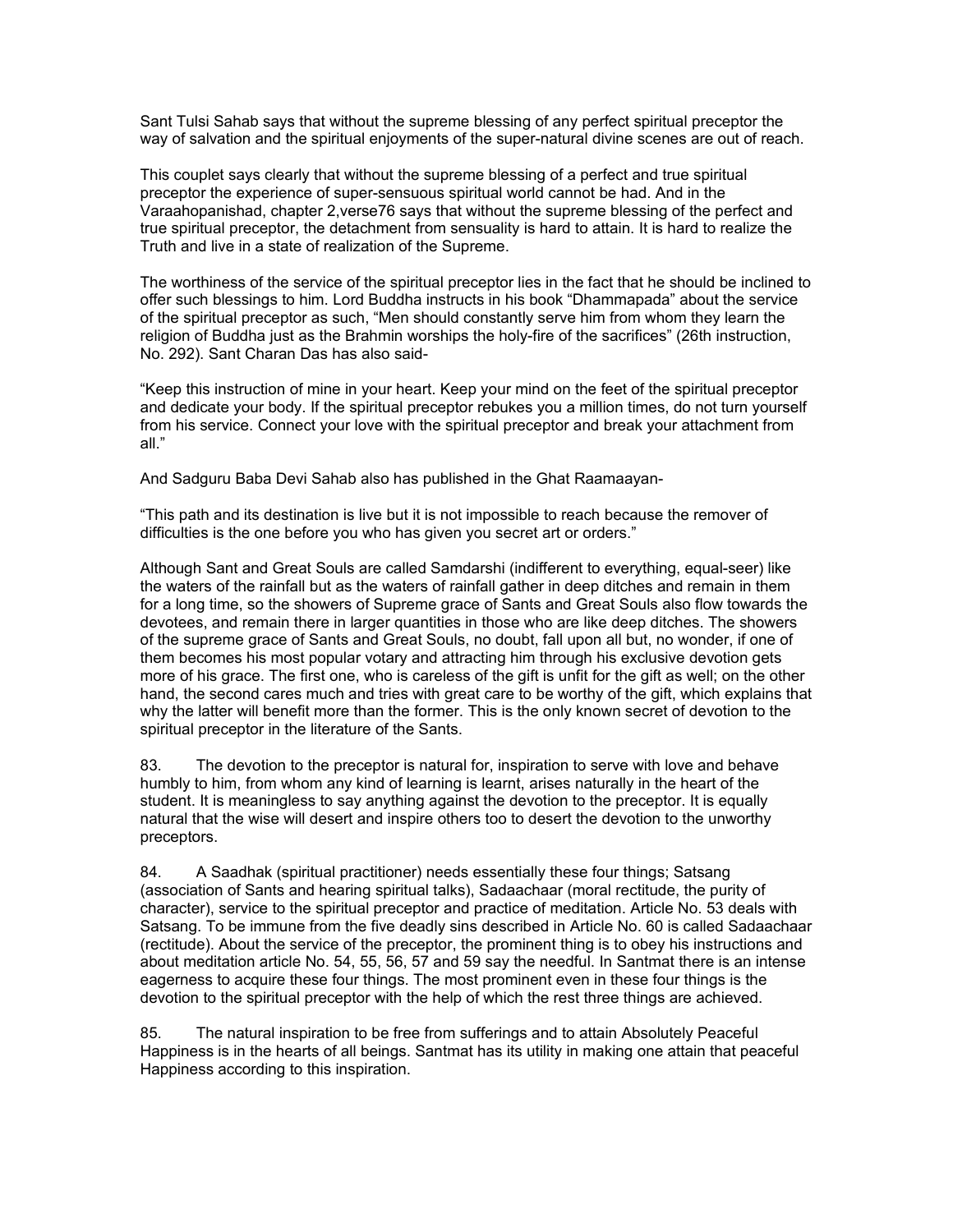86. It is said that the devotees of different gods have their different gods whom they serve. Though all the gods are different in their names and shapes, yet spiritually they are not different. The devotee can never be perfect in his devotion unless he realizes the ' Self ' of his god. It is beyond doubt that one has already attained the Supreme after realizing the ' Self ' of his god. This ' Self ' can only be realized by adopting the method described in article No. 84. Every god has his Gross, Subtle, Causal, Supra-Causal, oneliness aspects as well as Pure Self-Existence. The devotee, who is always engaged in the external feature and articulate name of his god and does not know how to discover the self-existence of his god and does not try for His attainment, will be deprived of the Supreme good, that is, Salvation.

87. The practice of Naadaanusandhaan or Surat-Shabda-Yoga is not mere a child's play. Its full practice can never be exercised by a person, who lacks in Yam and Niyam. There must be material sounds within the Goss body (physical body) due to material vibrations. To know the full practice of Naadaanusandhaan to meditate only these sounds and to call useless former's full practice for the attainment of salvation is not sapience to know and say that is to show one's want of Yoga-knowledge. To say that a person, who lacks in Yam and Niyam, can succeed in the practice of Naadaanusandhaan is to go against the sayings of the sants and irrational too.

88. Satya(truthfulness), Ahimsa (non-violence), Asteya (not stealing), Brahmacharya (continence) and Aparigraha (want of the attitude of hoarding wealth)-these five in all are called Yam. Shauch (purity within and without), Santosh (contentment), Tap (penance), Swaadhyaaya (study of the spiritual sciences) and Ishwar-pranidhaan (poising of mind in the meditation of God) these in all are called Niyam.

89. The substance of possessing Yam and Niyam is the same as the substance of being immune from the five capital sins described in article No. 60, and of serving the preceptor, association of sants (Satsang) and the practice of meditation.

90. A sedentary practice by any Aasana (posture of sitting) keeping the head, neck and trunk straight and steady, must be exercised. Without a sedentary practice of steady posture of sitting the meditation cannot be practised.

91. The meditation should be practised being alert of sleep, shutting the eyes comfortably, without turning the eye-balls or pressing them in any way.

92. The practice of meditation must be exercised regularly and daily in Braahmamuhoorta (the time, which is about 3 hours prior to sunrise), just after taking bath in the day, and in the evening time. At the sleeping hour at night, one should fall asleep being engaged in the practice, lying on the bed. Maanas Jap or Maanas Dhyaan even at the time of working is good to practise.

93. So long as the permission to practise Naadaanusandhaan except Maanas Jap, Maanas Dhyaan and Drishti Yoga, is not obtained from the spiritual preceptor, only eyes and mouth are to be kept shut. On getting permission to practise Naadaanusandhaan all to the three-- eyes, ears and mouth should be kept shut.

94. The practice of meditation alone can also stop respiration, is directly proved in that the respiration becomes slow at the time of deep thinking or being fully absorbed in any matter. The result of exercising the practices: Poorak (drawing in air through one of the nostrils while the other is closed with a finger), Rechak (expelling out the inhaled air from the nose) and Kumbhak (the process of suspending breath) of Praanaayaam (the control of breath) is only to stop respiration. But this practice is difficult to exercise. The mind is perfectly concentrated by the stoppage of the respiration.

The consequence of the concentration of mind has been written in article No. 56. To practise meditation without practicing Praanaayaam is to practise by easier means. In its beginning Pratyaahaar(to regain the pre-position by and by) will have to be exercised which means that the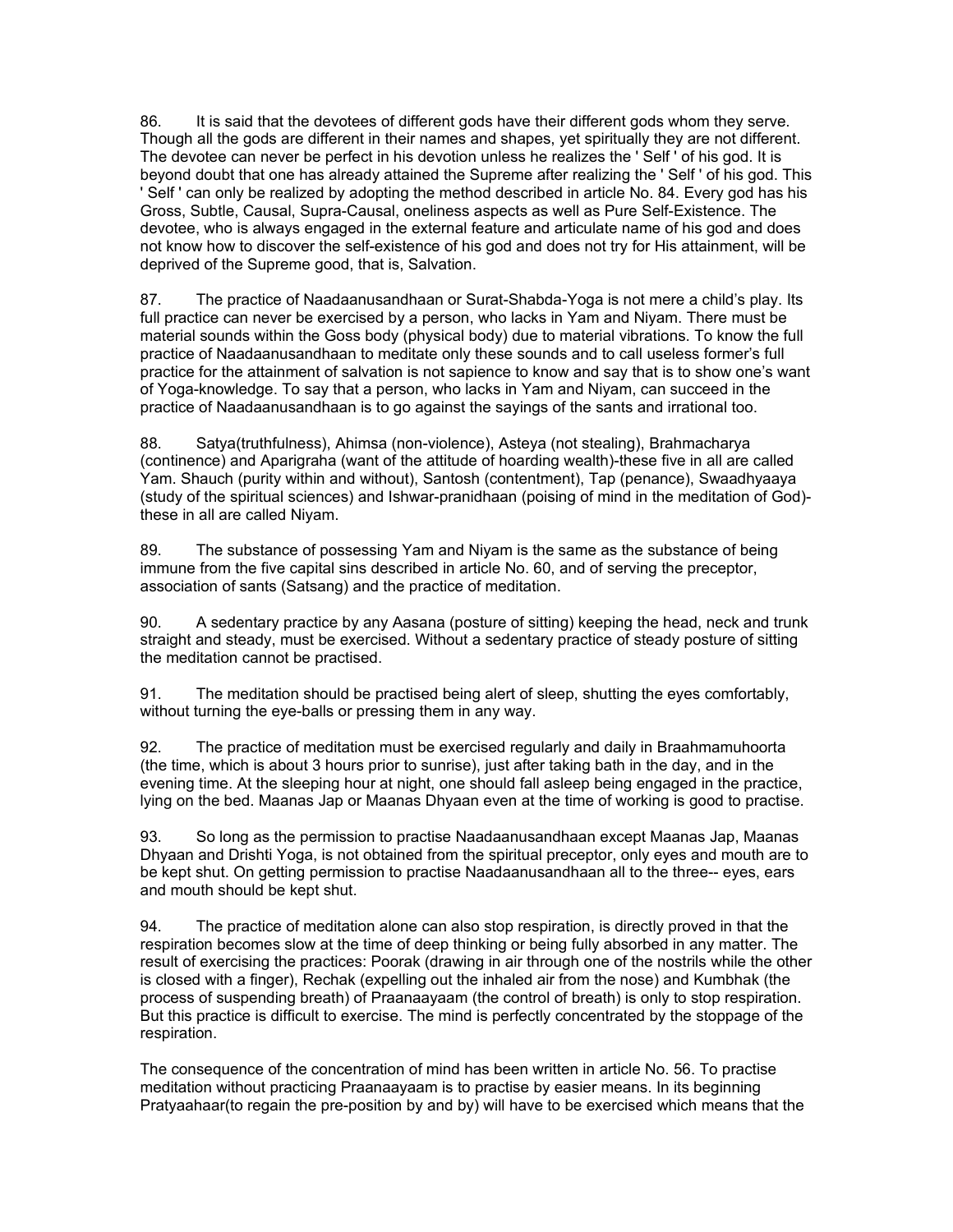point of the space where mind will be concentrated will have to be left and grasped again and again. This constant repetition will afford naturally Dhaaranaa(the station of mind for a bit of time on that spot). When this Dhaaranaa begins to take a longer time that very developed stage would be actual meditation and the Samaadhi(Spiritual trance or Gor-realized state) would be attained by grasping the streams of spiritual sounds I the meditation described in article No. 60. In Pratyaahaar and Dhaaranaa the mind will be helped by Drishti Yoga (Yoga of vision). Drishti Yoga has been described in article No. 59.

95. In the stages of waking and dreaming, the vision and respiration are active, mind is also active. In the depth of sleep, the vision and mind are inactive, but the respiration still does not stop. It is known by these natural means that when the vision is active, mind is active, when the vision becomes inactive, mind also becomes inactive, and even during the action of respiration, mind becomes inactive when the vision is inactive. Therefore, it is proved that the concentration of vision holds primary importance in concentrating the mind. Mind and vision, both are subtle and the breath is gross. Only due to this as well, mind must be affected much more by vision than by the breath.

96. These are the four kinds of vision viz, Jaagratadrishti (the vision of waking), Swapnadrishti (the vision of dreaming), Maanas drishti (mental vision) and Divya drishti (the secret Divine Vision). On concentrating the first three kinds of vision, the mind will be concentrated and the secret Divine Vision will open. If the state of one-pointedness will continue still in the secret Divine Vision, the mind will rise spiritually higher and grasp the spiritual sound subtler than the subtle, will merge in it.

97. When the mind will merge, there would remain the consciousness-force alone free from the association of mind. Being without mind and being gravitated by the streams of the spiritual sounds, the consciousness-force will also merge in the Soundless State, that is Supreme Sovereign God. The internal practices find their end here. The supreme is realized, and work is over.

98. The practitioner should be self-supporter. He should live on earnings of his own sweat. The best for him is to cultivate a habit of keeping himself content with a few things.

99. The practitioner should keep himself far from the mental impulses like lust, anger, greediness, delusion, egoism, irritation, aversion etc. and should possess mental good, and pure virtues like mercy, Sheel (to behave with truthfulness and humbleness is called Sheel i.e. good conduct.), contentment, forgiveness, humbleness etc. This is the best on the part of Saadhak (the spiritual practitioner).

100. Use of the intoxicants and eating of meat and fish bear infatuation and unsteadiness in the mind of the spiritual practitioner. A spiritual practitioner must save himself from these.

101. The decision of what should be done cannot come without wisdom. Without the decision of what ought to be done, even the undesirable deeds would be done which would stand in the way of one's greatest good. Therefore, knowledge must be earned, which can be had through study and Satsang (association of Sants and hearing of spiritual talk).

102. The self-existence of the Pure Self, that is Supreme Sovereign God, is Infinite. There cannot be any space beyond a thing, which is Infinite. Therefore the argument that it may come from a certain place and go to another place cannot be accepted. Because there cannot exist two infinities. The Conscious Sphere (Upper Nature) is finite, it has space beyond it. Therefore, it must be in the form of flux as the sun's rays and must possess the finite motion. That portion of the Infinite, where the concealments or forms disappear, is termed as liberated. The Gross physical body is a concealment composed of Non-conscious Nature. It lives till the consciousness dwells in it, without which, it vanishes.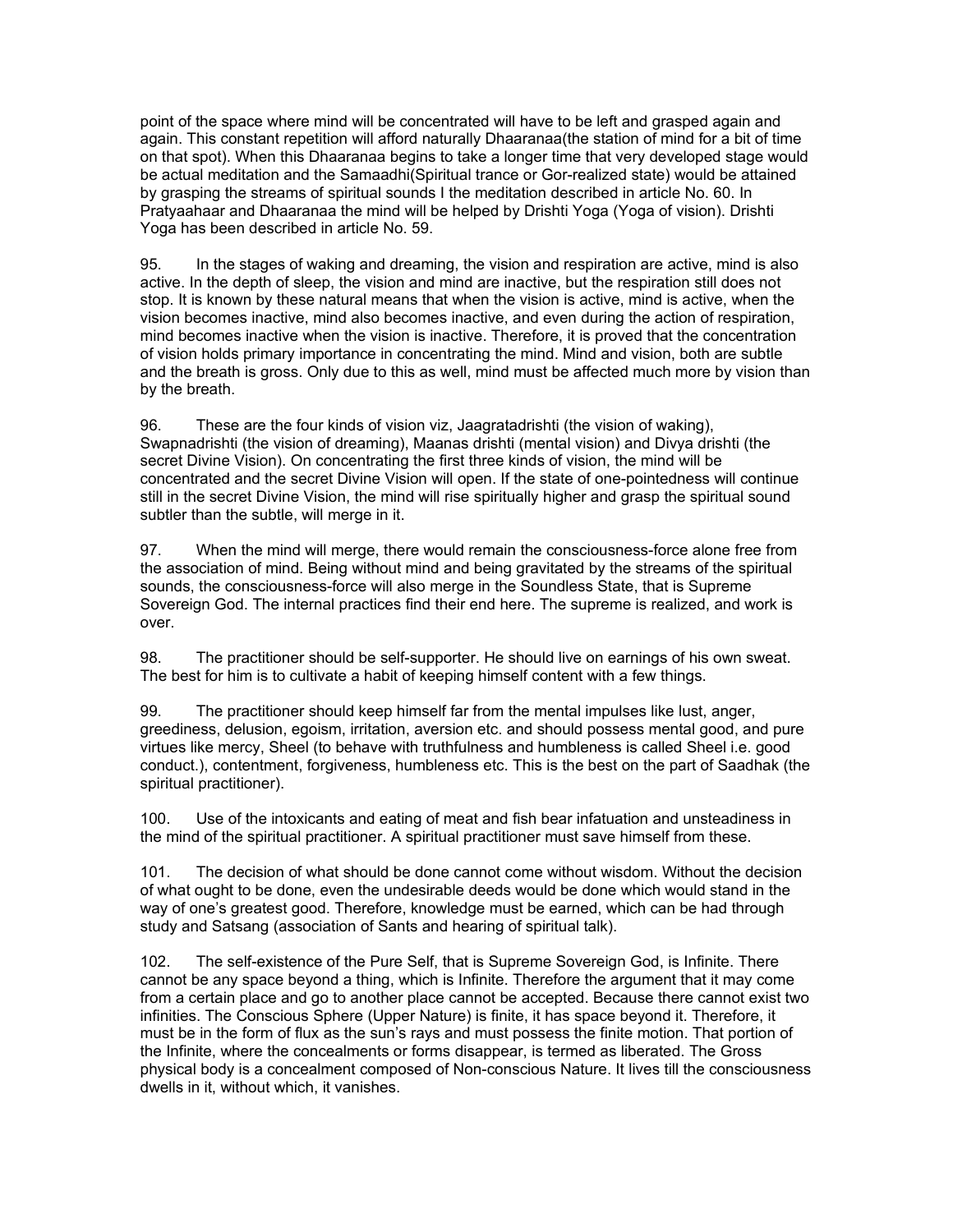It is evident with this instance that the three other concealments of Non-conscious Nature will also vanish if the stream of consciousness does not exist in them. By the practice of Naadaanusandhaan, the consciousness-force (i.e. individual soul) will transcend all the Nonconscious concealments or forms, will not exist in them and finally, being oriented to its centre, will merge in its centre, gravitated by the Primordial sound (word of the beginning). Thus all the non-conscious concealments would vanish. The possible existence of the portions of nature that forms a body (in the forms of oneliness, Supra-causal, Causal, Subtle and Gross) will vanish due to that stream of consciousness within the body, and with its vanishing, whatever portion of the Pure Self will become devoid of concealment or form, will be called liberated.

Although the reality of Pure Self remains non-attached with the illusory pain and happiness in spite of being all pervasive but its association with chitta (the conscious) and Jar (Non-conscious) creates the existence of individual soul, whichever feels these pains and pleasures, this feeling should be annihilated, for being full of restlessness. This feeling can be removed only by removing the above mentioned association for only this association is the cause for this feeling and of the individual Self both who feels it.

103. The individuality of soul has come into existence, and so it can be destroyed also. But the reality of ' Self ' will not be destroyed by its destruction. The destruction of the Pure Self is beyond possibility, for the destruction of Infinite is beyond possibility. Whenever the individuality of soul would be vanished in the state of perfect Samaadhi (God-realized state) in any lifetime, only then the state of life-liberated would be attained and only then he can get salvation after death; otherwise he can never be liberated. If he does not attain salvation in the life-time, the spiritual practitioner constantly engaged in the practices for attaining salvation, will have his birth after death again and again in the good human race, for, other race expect human is unable to bear and develop his developed spiritual influences of previous birth for attaining salvation. Thus, the spiritual practitioner for salvation, attaining good human births again and again, will ultimately attain salvation.

There was a spiritual wave for creation in Supreme Sovereign. The Conscious Divine Wave cannot turn back to its original place (place of origin) from where it took its origin. For, that Creative Conscious Divine Wave inclined in whatever direction in Supreme Sovereign God, will not stop till the end of time, giving birth to creations in that very direction, but because He is Infinite, it will not have an end, and neither shall it turn back to its place of origin. So, it is impossible that whosever's consciousness-force will be oriented towards the centre of that Wave may come down again.

And, so it is also impossible that the portion of Nature which existed previously due to that consciousness-force or the stream of consciousness would exist again. It is also at the same time impossible that the portion of Self that was veiled or concealed due to its existence should again be veiled or concealed and individuality of soul as said above may rise again with the association of three elements as defined in article No. 102. The salvation described above is the only actual salvation. Except this, all other kinds of salvation are empty words, not real.

104. Neither can Supreme Sovereign God be realized, nor can Absolute Salvation be attained unless all the concealments are transcended. Therefore, there is only one means to attain both the ends. Call it, either means for devotion to God or means for salvation, there is no distinction between the two and they are one thing. Sant Tulsi Das deals the above statement----

As water cannot exist without earth even if any one tries so by countless means, so the happiness of salvation cannot exist apart from the devotion to the Supreme

--- The Holy Raamaayan by Sant Tulsi Das

105. Means for Attaining The Direct Knowledge (Realized Knowledge) Of Supreme Sovereign God ---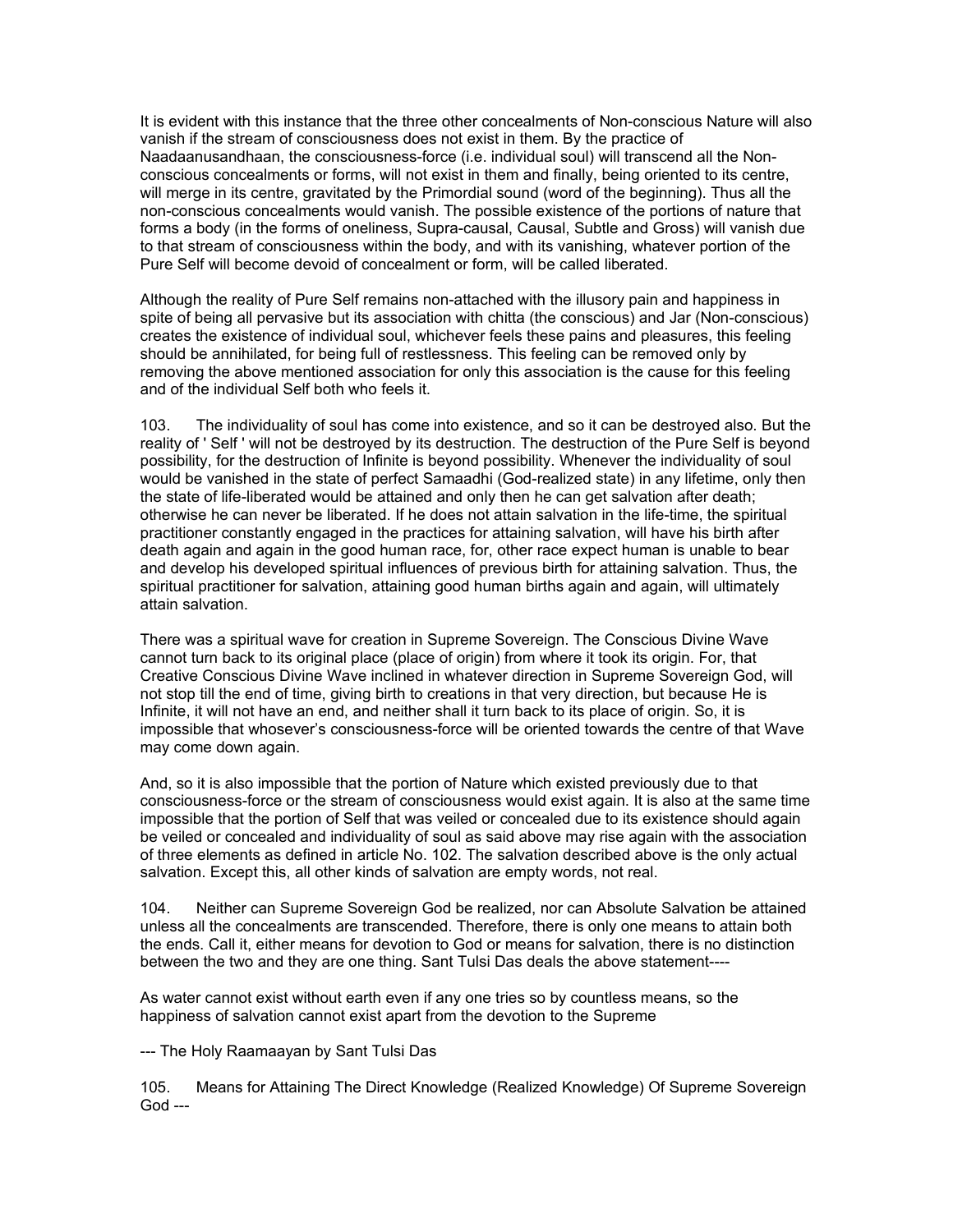Before knowing the means for attaining the direct knowledge of Supreme Sovereign God, the indirect knowledge (intellectual knowledge) of the Essential Existence of Supreme Sovereign and of own self should be achieved by hearing and contemplating. And with the knowledge of the order of creation, it should also be known as to what cause prevents the direct knowledge of these two forms from being attained. After achieving knowledge of the Essential Existence of the Supreme by hearing and contemplating, it will be decided as to what is to be attained. Whether the knower of the body-field possessing the body-field would be able to attain Him or whether only the knower of the body-field will attain Him and whether He should be sought within or without: these necessary things will be decided and then the unnecessary waverings will be left.

After having that kind of knowledge (intellectual knowledge) of own self (individual self), it will be settled whether the individual self is able to attain Him or not. If the intellectual knowledge of the order of creation, and of the Essential Existence of the Supreme and of one's own self is achieved, that very support could be discovered by the help of which all the concealments of Nature could be transcended, and Supreme Sovereign God could be attained. For its definite knowledge, either of the Upanishads or Bharati Sants' literature are searched or if it is decided by reasoning, ultimately, it will be settled that the Essential Existence of the Supreme is Unmanifest, Super-sensible, without beginning or end, Unborn, Imperishable, without Time and Space, Omnipresent and Beyond all. And as the sky of a jar (the space within a jar) is the indivisible part of the vast sky, so one's own self (individual self) is also the indivisible part of Supreme Sovereign God.

Essentially, both are one, but Supreme Sovereign God is eternally unveiled from the illusory concealments and one's own self (individual self) or the indivisible part of the Supreme which lives in body is concealed (by the illusory concealments). The direct knowledge of both these existences is not attained because concealed by these four forms viz. Supra-Causal, Causal, Subtle and Gross of Sagun Aparaa Prakriti (the Qualified Lower Nature). The creation comes into being only when the Spiritual Wave for creation is raised in the Supreme by Himself. So the existence of the Spiritual Wave or vibration in the beginning of creation, must be accepted as inevitable. And the wave or vibration cannot exist without its inevitable sound.

So, there is no way out then to accept the existence of sound inevitably in the beginning of creation. The evolution of creation has been coming down from the Subtle to the Gross. The sphere of creation, in which we exist, is called the Gross Sphere, above the Gross Sphere, there is the Subtle Sphere, above the Subtle Sphere there is the Causal Sphere and above the Causal Sphere there is the Supra-Causal Sphere, that is, the Ocean which contains the Causes, the undisturbed equilibrium of the three organs (Sat. Raj & Tam) of Non-conscious Nature in its origin (Kaaran Ki Khaani Saamyaavasthaa dhaarini Mool Prakriti) and even above this is the sphere of Conscious or Upper Nature of the Sphere of Oneliness (Pure Consciousness) free from Nonconsciousness. The existence of these four spheres of the Non-conscious Nature is as certain as the Pole Star.

Thus, the five spheres of creation with the Gross Sphere come vividly into knowledge. The Sphere of Oneliness (Upper Nature) is pure conscious and the remaining four spheres are the non-conscious spheres existing with the conscious. Before the creation of any sphere there must have been established first the centre of that sphere. The creation of any sphere could only come into existence when the current (Divine or Spiritual Wave or Vibration or Sound) for the creation of sphere flowed from its centre. In flowing the current there must inevitably have been sound (i.e. the sound which cannot exist without vibration). Therefore, the central sounds of the said centers must be accepted. It is evident that the sound has a gravitative nature.

After comprehending the above description, it is already proved that the evolution of creation continues through sound and therefore, the most rational support with the help of which to go beyond all the concealments or forms, is nothing more than the described sounds. These described central sounds cannot be articulate; they are sounds (i.e. inarticulate sounds). The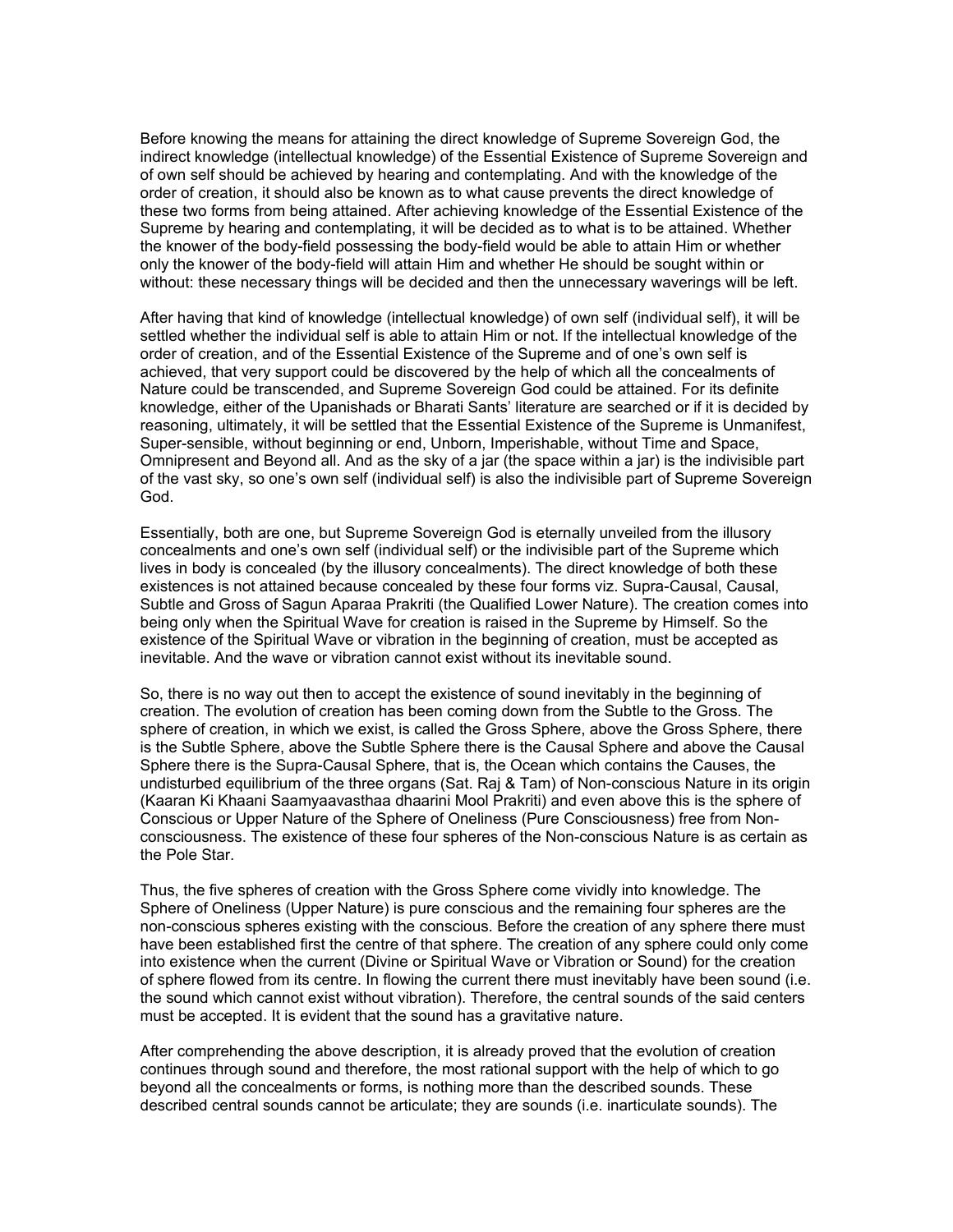practice of Naadaanusandhaan or Surat-shabda-Yoga search only these very sounds and because of the gravitation of sound the ultimate end of Naadaanusandhaan must be that of being poised into the spiritual climax of upward state. This is quite rational and certain.

The five spheres of creation described above are only the five concealments which connect the five spheres of the Macrocosm, contain the microcosm of human body with Macrocosm itself. Upper Nature or the Pure consciousness-force (Surat) or the existence of Pure consciousness of oneliness is perfectly suitable for realizing the Essential Existence of Supreme Sovereign God or for attaining His direct knowledge (realized knowledge), for being nearest to the Supreme. The Essential Existence of the Supreme is no doubt, of a higher rank and standard than this Conscious Reality (Upper Nature) and this Conscious body-field (see article 50) is the supreme among all the body-fields.

Therefore, it can be said that Kshetrajna (the knower of the body-field) will have the direct knowledge of the Essential Existence of the Supreme along with the Essential Existence of its own self attached only by this unqualified paramount form of the body-field. But neither the direct knowledge nor the attainment of His Essential Existence can be obtained till the Self is either one of the four or with all other four forms of non-conscious Qualified body-field. It is doubtlessly and absolutely possible that the self (spirit) may have the direct knowledge of its own and of the Supreme or the self may have the attainment of its own and of the Supreme.

The sound of higher level reaches far down, naturally. The current of the Subtle element is naturally longer than that of the gross element and is contained in the gross element naturally. In the order of creation, the upper spheres are respectively subtler than their lower spheres. Therefore, the central sound of each of the upper spheres is respectively subtler than the lower central sounds and their spheres. Therefore, each central sound of the upper sphere would be held respectively by the lower central sounds which means that the central sound of the second lowest sphere will be grasped from the centre of the first lowest sphere; from the center of the second lowest sphere the central sound of the third sphere and so on till finally the central uppermost sound originated from the centre of the sphere of oneliness, that is, from Supreme Sovereign God, Himself will certainly be grasped at the centre of the sphere of the Supra-Causal. And being gravitated by that Divine Sound, the Pure Consciousness-force will lose its existence in Supreme Sovereign God and will be one with Him.

This is climax (highest degree) of the means for attaining the direct knowledge of Supreme Sovereign God. This Original Divine Sound, originated from the Supreme, is sounding in the innermost hearts of entire Microcosm and Macrocosm, at all times, unbreakably and indivisibly and shall be sounding till the existence of the creation. For, the evolution of all the creations continues due to the origin of that Divine Sound and if it vanishes the creation will also vanish. This very Supra-cosmic and unequalled Sound has been called Om by the ancient sages and in the Bharati Sants' literature, only this sound has been called by the various names like Nirgun Raamnaam (Unqualified All-pervading sound), Satyanaam (Eternal Sound or Name), Satya Shabda (Eternal Word), Aadinaam (Name or Sound of the beginning) and Saar-Shabda (Essential Sound).

According to the above description, it is useless to search the streams of the spiritual sounds outside oneself. This can be had by internal practices within oneself under the guidance of the spiritual preceptor. It is possible to make one's self or one's own consciousness-force or the streams of consciousness more and more self-oriented (introvert) by the practice of meditation within oneself. The subtler meditation is impracticable at first for being unnatural, so it is absolutely possible to transcend the concealments or forms, from the bottom to the top, first concentrating mind a little through the practice of Maanas Jap, then making one self able to practise the subtler meditation through the practice of Maanas Dhyaan practising the subtler meditation of Drishti Yoga, being poised in the one-pointedness through this; and practicing Naadaanusandhaan or Surat-Shabda-Yoga.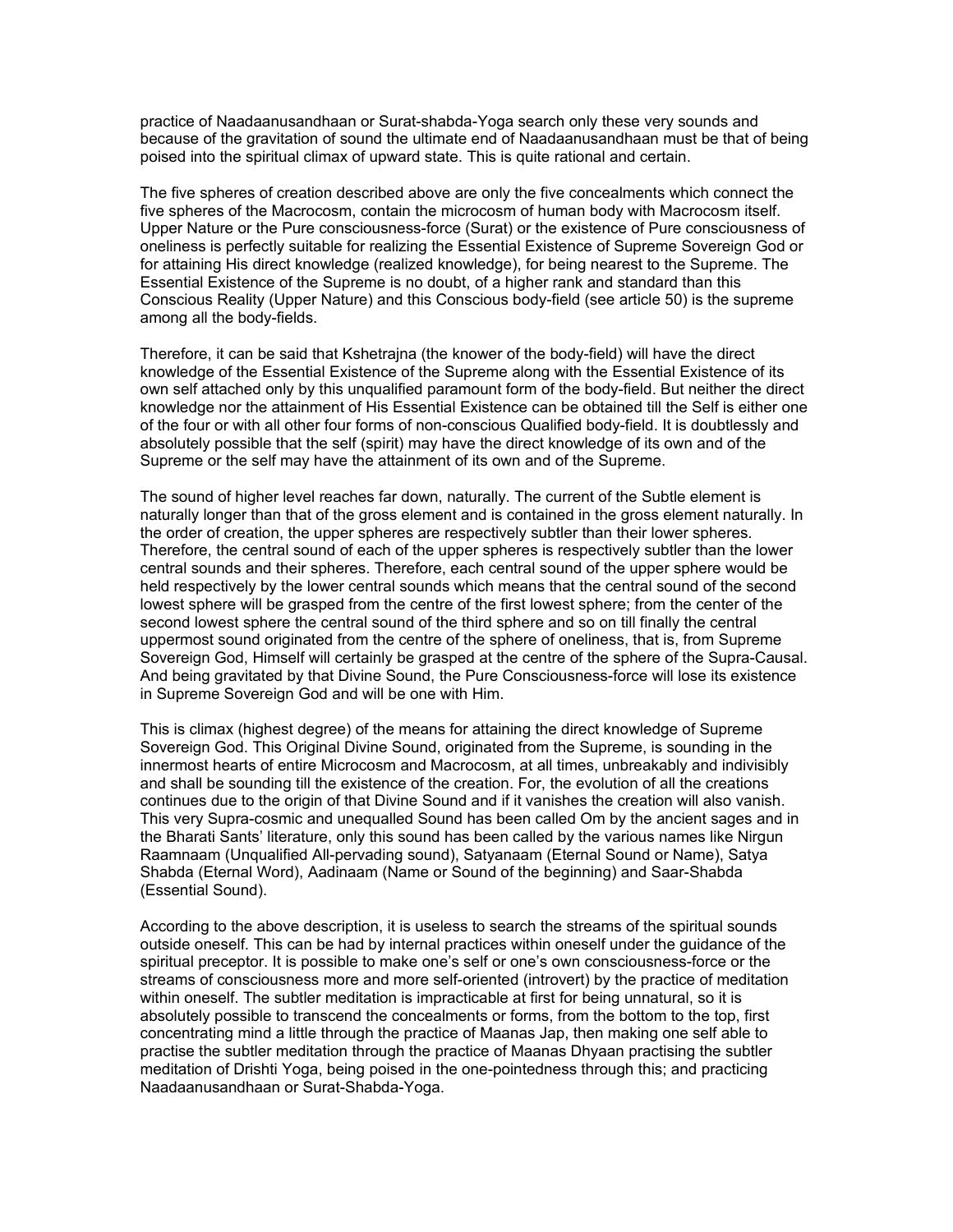It has been described above that the said spheres or concealments of creation being specially connected with the Macrocosm and Microcosm, contains both completely, and to go beyond these concealments is to go beyond all the concealments. The said special connection lies in the fact that in whatever concealment or form of the microcosm (Body) one lives, one at the same time lives in the same sphere of the macrocosm (Universe) or whichever concealment or all the concealments one leaves, one at the same time, leaves that particular concealment or all the concealments of the macrocosm (Universe) as well. That is to say, he who has gone beyond Pind (the microcosm or Body) has also gone beyond Brahmaand (the macrocosm or Universe). There is no doubt about it. The Supreme Secret (the greatest of the secrets) of the Supreme Yoga, Supreme Knowledge and the Supreme devotion and the means to attain the Ultimate End (Salvation) has been described in brief.

106. For the knowledge of Om in detail, please read the comments (note) under the seventh hymn of the chapter one of the Swetaaswataropanishad in the first part of this book "Satsang Yoga" and in the 2nd part of this book, the thoughts of Swami Vivekanand on page 259 should be noticed. And how irrational it is to take Om not as the Original Divine Sound but as the sound of only Trikuti should be read article 71 of this very part of this book and the thoughts of Swami Sri Bhumanandaji Maharaj in the 3rd part of "Satsang Yoga".

Comment on the seventh hymn of the Swetaaswataropanishad.-

Rai Bahadur Babu Jalim Singh, village Akbarpur, District Faizabad, a famous commentator on Chhaandogyopanishad has written "When the Divine Will to create the universe is raised in Himself by the Supreme; at the very moment an extremely intensive great powerful sound comes out with an intense note without meaning; hearing that sound the life-liberated Sant (Rishi) grasp that sound in Om (A, U, M)". -Printed in 1917 (Nawalkishore Press, Lucknow); See Chhaandogyopanishad with comments

The thoughts of Swami Vivekanand (page 259 of Satsang Yoga) --

"In the universe, Brahma or Hiranyagarbha or the cosmic (mahat) first manifested Himself as name, and then as form, i.e. as the universe. All this expressed sensible universe is the form, behind which stands the eternal inexpressible (Sphota), the manifester as Logos or Word. This eternal Sphota, this essential eternal material of all ideas or names, is the power through which the Lord creates the universe; nay, the Lord first becomes conditioned as the Sphota, and then involves Himself out as the yet more concrete sensible universe. This Sphota has one word as its only possible symbol, and this is the Om. And as by no possible means of analysis can we separate the word from the idea, this Om and the eternal Sphota are inseparable, and therefore it is out of this holiest of all holy words, the mother of all names and forms, the eternal Om, that the whole universe may be supposed to have been created.

But it may be said that, although thought and word are inseparable, yet as there may be various word symbols for the same thought, it is not necessary that this particular word Om should be the word representative of the thought, out of which the universe has become manifested. To this objection we reply, that this Om is the only possible symbol, which covers the whole ground, and there is none other like it. The Sphota is the material of all words, yet it is not any definite word in its fully formed state. That is to say, if all the peculiarities, which distinguish one word from another be removed, then what remains will be the Sphota; therefore this Sphota is called the Naada-Brahma (the Sound Brahma).

Now, as every word symbol, intended to express the inexpressible Sphota, will so particularize it that it would no longer be the Sphota, that symbol which particularizes it the least and at the same time most approximately express its nature, will be the truest symbol there of; and this is the Om, and the Om only; because these three letters (A, U, M) pronounced in combination as Om, may well be generalised symbol of all possible sounds. The letter (A) is the best differentiated of all sounds, therefore Krishna says in the Gita "I am 'A' among the letters".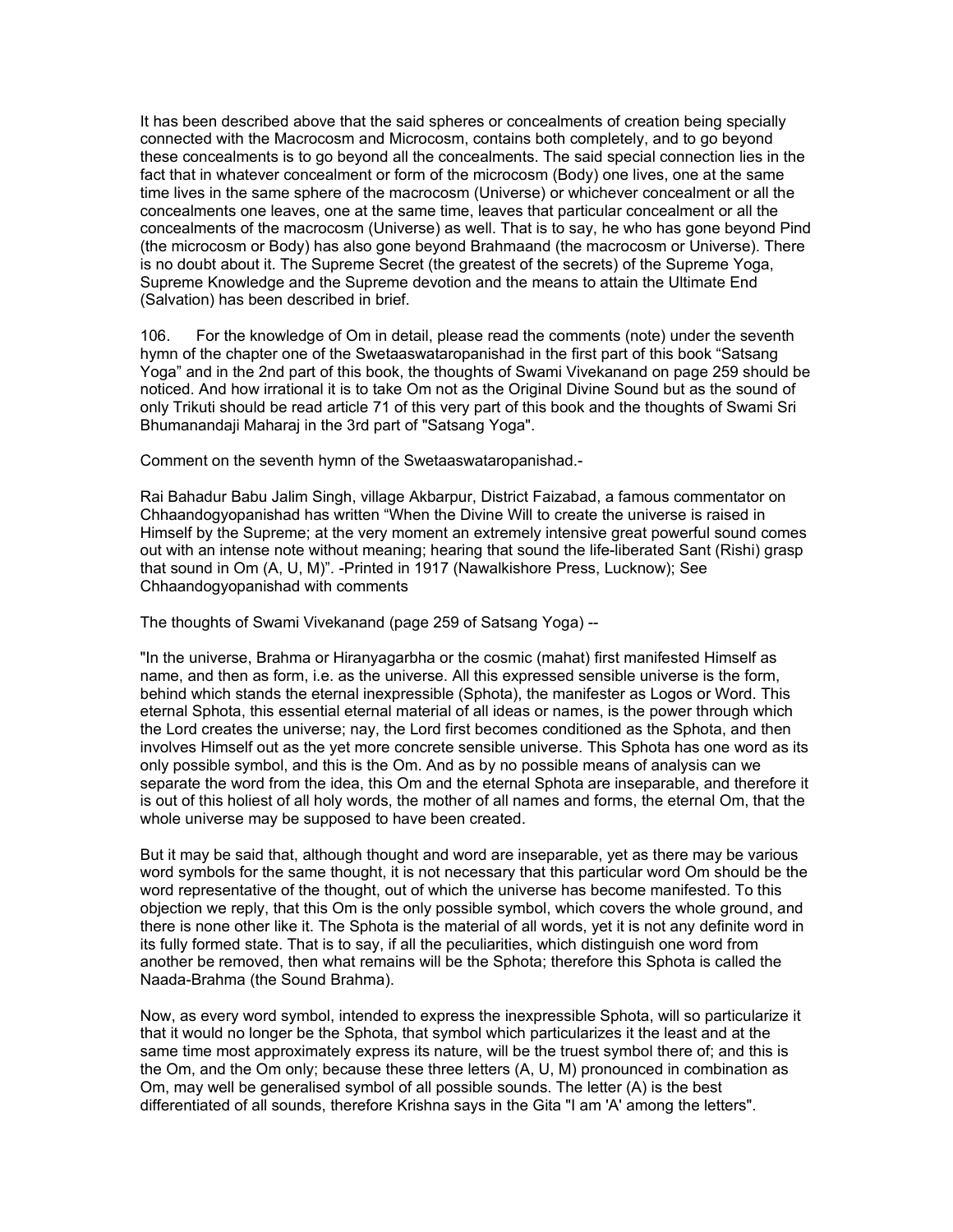Again, all articulate sounds are produced in the space within the mouth beginning with the root of the tongue and ending in the lips--the throat sound is 'A', and 'M' is the last lip sound; and 'U' exactly represents the rolling forward of the impulse which begins at the root of the tongue till it ends in the lips. If properly pronounced, this Om will represent the whole phenomenon of sound production and no other word can do this; and this, therefore, is the fittest symbol of the Sphota, which is the real meaning of the Om. And as the symbol can never be separated from the thing signified, the Om and the Sphota are one. And as the Sphota, being the finer side of the manifested universe, is nearer to God, and is indeed the first manifestation of Divine Wisdom; this Om is truly symbolic of God. Again, just as the 'One only' Brahma, the Akhand Sachchidaanand, the undivided existence-Knowledge-bliss, can be conceived by imperfect human souls only from, particular standpoints and associated with particular qualities, so this universe, His body, has also to be thought of along the line of the thinker's mind". [Extracted from Bhakti Yoga of Swami Vivekanand]

The thoughts of Swami Bhumananda of page 291 of Satsang-Yoga -

According to the Upanishad Amritnaad 'Om' cannot be rendered into pronunciation. Because it is not a vowel or consonant and is not uttered by the help of throat, lips, nose, tongue, teeth, palate etc; or by their striking each other.

"Aghosham avyanjanam aswaran cha

akantha taalvoshtham anaasikan cha,

Arepha jaatam ubhayoshtha varjitin

Yadaksharan na ksharate kadaachit".

107. The conception, that someone serves Nirgun Brahma (the Unmanifest Unqualified Form of the Supreme) only, and someone Sagun Brahma (Manifest Qualified Form) only, and someone serves the Nameless Divinity (person-Anaami purusha), beyond both of these is not rational. Nirgun Brahma (The Unmanifest Unqualified Form of the Supreme) is Nameless, Super-illusion, Unmanifest, Super-sensible, Invisible, beyond wisdom (reasoning) and Incomprehensible, means-beyond the senses, mind and intellect. The service or the devotion will have to be begun only from the mind.

Therefore, the devotion, first of all to the Unmanifest Unqualified Form cannot be done. And the Nameless person (Soundless state i.e. Supreme Sovereign God) is the Ultimate goal (end) not the means; it can be attained through the devotion to the Unmanifest Unqualified Divinity (see articles 62 and 63). The devotion will have to be begun from Sagun (the Manifest Qualified Form) only, but the devotee, according to the descriptions, in articles 59, 60, 61 and 62 will go spiritually higher and in the long run, being the devotee of Nirgun (Unmanifest Unqualified Form), will attain the Nameless (Super-Sound Divinity) Supreme Person and get himself gratified.

To get an explanation of this in detail, the thoughts of Lokmanya Balganagadhar Tilak should also be noticed from page 240 to 243 of Satsang-Yoga (written below). It is wrong to know Sant Kabir Sahab and Guru Nanak Sahab and Sants like them as Nirgun Upaasak (the devotees of the Unmanifest Unqualified Form) only and Sant Tulsi Das as well as Sant Sur Das as Sagun Upaasak (the devotees of only the Manifest Qualified Form). Because, Sant Kabir Sahab and Guru Nanak Sahab instruct also for the meditation of the symbol of the spiritual preceptor which can only be placed under the devotion to the Manifest Qualified Form, that is, Sagun Upaasanaa. See page 120 Sthool Dhyaan i .e. the meditation of the Manifest Form and page 150 in the second part of Satsang-Yoga (excerpted below).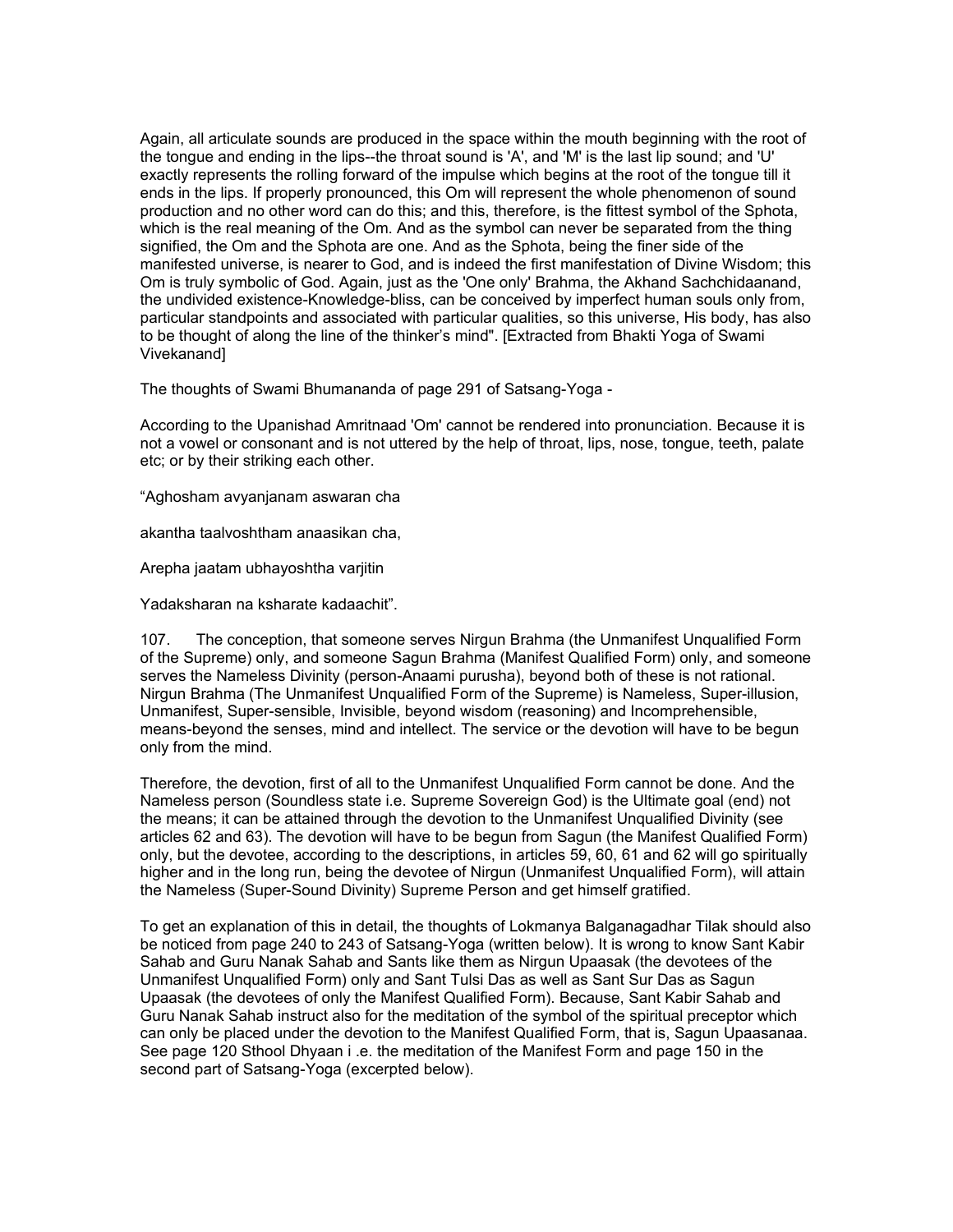\*\*\*\*\*\*\*\*\*\*\*\*\*\*\*\*\*\*\*\*\*\*\*\*\*\*\*\*\*\*\*\*\*\*\*\*\*\*\*\*\*\*\*\*\*\*\*\*\*\*\*\*\*\*\*\*\*\*\*\*\*\*\*\*\*\*\*\*\*\*\*\*\*\*\*\*\*\*\*\*\*\*\*\*\*\*\*\*\*\*\*\*\*\*\*\*\*\*\*\*\*\*\*\*\*\*\*\*\*\*\* \*\*\*\*\*\*

1. The thoughts of Lokmanya Balgangadhar Tilak of Satsang-Yoga.

Shreshtha Brahma Swaroop (the superior Supreme Reality) which has been described in the Upanishads, is Super-Sensible, Unmanifest, Infinite, Unqualified i.e. without the three organs of Nature viz. Sat, Raj and Tam and One without any second (Ekmevaadwitiyam), so, service or devotion to Him cannot be begun from that Existence. The cause is, that when the Superior Supreme-Reality is realized then the mind has no separate existence, rather Upaasak and Upaasya (the devotee and object of devotion), Jnata and Jneya (knower and the object of knowledge) become one. Nirgun Brahma (the Unmanifest Unqualified Form) is the ultimate goal (end), not the means, and so long the deserving ability to be one with the Supreme (to have an union with the Supreme) does not come into the mind by any means, till that time this superior Supreme-Reality can never be realized. Therefore, the Form, which has to be accepted for devotion with a view to obtain support, is of the second rank, i.e., in the relation of devotee and object of devotion that Form must be perceptible by mind that is, it is only Sagun (the Manifest Qualified From). Therefore, wherever it has devotion to the divinity has been spoken of in the Upanishads, it has been described to devote only, only to Sagun Roop (the Manifest Qualified Form).

2. 'Asthool dhyaan' of page 120 of the second part of 'Satsang-Yoga'--

The meditation begins from the holy figure of the spiritual preceptor, the worshipping is begun from his service, Naam Jap (the repetition of name) with his given word and the actual devotion is begun from an unflinching faith in him.

--Sant Kabir

Know the spiritual preceptor as God Himself. Be engaged in obeying him, salute him humbly if met and keep him always in mind.

--Sant Kabir

3. Of page 150-(of the 2nd part of Satsang-Yoga)-

"Guru kee moorti man mahi dhiyanu. Guru ke shabdi mantra manu maanu. Guru ke Charan ridai lai dharu. Guru paarbrahma sadaa namaskaaru."

[Meditate the holy figure of the spiritual preceptor in mind, take his holy words as an incantation in mind, take his feet in your heart. He is the representation of the Supreme, salute him always.]

And where the Sant and Great Poet Tulsi Das sings the love-breathed story of Sagun Ram (Manifest Qualified Ram) and this significant glories in specification in a fine poetic tone in his greatest Epic 'Ramcharit Maanas' there, on the other hand, he also describes in it and 'Dohaawali' and 'Vinaya-Patrikaa' the other form, written below, of Ram. He instructs to serve (devote) Ram in the Turiyaavasthaa (Transcentdental Stage, poised perfectly in the onepointedness). Again, he describes the state, Deshakaalaateetpad (beyond time and space) where there is the absolute absence of duality; and singing its glories, preaches the devotees to be extremely self-oriented (introvert) spiritually, and having reached the said state, root out the illusory doubts. He calls as Akath (Indescribable) and Nirgun (Unqualified) to Ramnaam (the name of Ram).

For instance-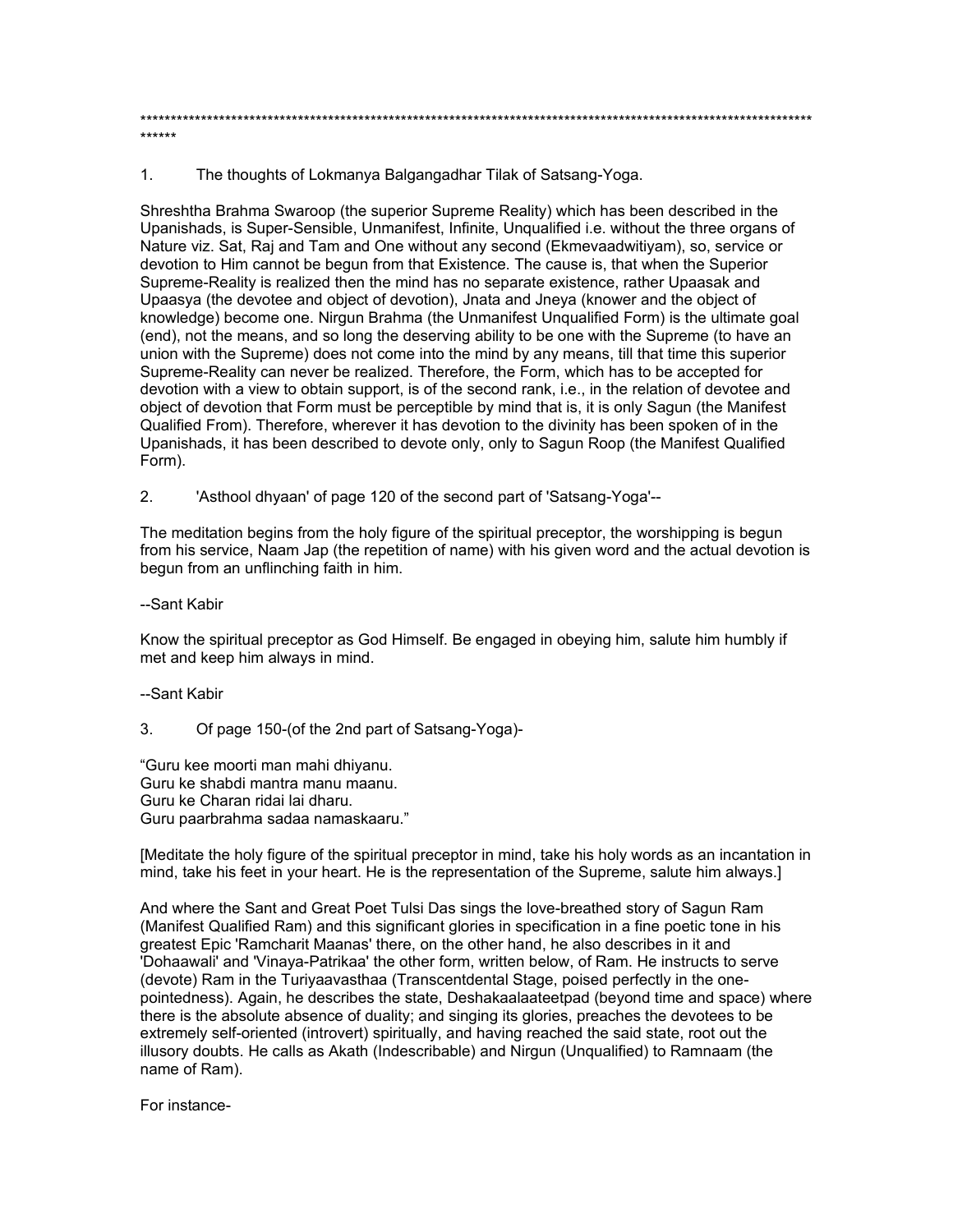"Ek aneeh arup anaamaa, Aj Sachchidaanand pardhaamaa."

[There is only one Nameless Being who is desireless, unborn, formless and beyond the Reality, Intelligence and Bliss (existence, knowledge and bliss).]

"Raam swarup tumhaar, vachan Agochar buddhi par. Awigat Akath apaar, neti neti nit nigam kah.."

[O Lord Ram! Thy Essential Existence (Self-Existence) is beyond expression, super-sensible and super-intellectual, the Embodiment of all (Omnipresent), Indescribable and unlimited (Infinite), whom the scriptures (holy sciences) have called as Infinite, Infinite.]

[O Lord! Thou art the neutral observer of the Universe-scenery, the inspirer of the holy-trinity [(The Creator (Lord Brahma), the protector or maintainer (Lord Vishnu) and destroyer (Lord Rudra) -- they (i.e. the holy trinity) perform their actions on His inspiration]. Even they know not thine Supreme Secret, what to speak of others. O Supreme Lord Ram! Only he can know Thee spiritually to whom Thou reveal Thyself and as he knows Thee essentially, he becomes only that what Thou art. O Lord! Thou hast the body of Existence, knowledge and Bliss, and only the able spiritually one, free from the impurities of the Non-Conscious Nature, can know Thee essentially. Thou hast taken the human form (human body) to perform the works of the Sants and gods and Thou sayest and doest as a natural king.]

## Quatrain Verse-

[The illusion, that has made all the world a puppet in its hands, the secret of which could not be traced by anyone, that very Maayaa (illusion) dances like an actress with its entire train on a single lifting of the eyes-brows of the Supreme Lord Ram. That Ram is the stream to the Self-Existence, Self-Consciousness and Self-Delight, Spiritually unborn, science itself and the Eternal Abode of Strength, Pervasive in the pervadable (or pervaded i.e. Nature), Indivisible, Infinite, Entire in itself, Infallible Power, Bhagwaan, without the three organs viz. Sat, Raj and Tam of Nature, Infinite (Perfect), Beyond the senses and Beyond expression, Seer of all, Indescribable, Invincible, Devoid of the impurities of the Non-Conscious Nature, Formless, Free from delusion, Eternal, Beyond Illusion and the Eternal Abode of Impossible Happiness. The Supreme Sovereign is beyond the sphere of Nature, dwells in the hearts of all, is Omnipresent, Devoid of desires, Purest and Imperishable (Eternal).

As the darkness can never remain before the sun, so in this spot (i.e. the Unmanifest Unqualified Ram, the sun-like Lord of the Universe) the darkness of delusion cannot stay.]

[Ram, the Lord of the Universe, for the exclusive devotion of the devotees, revealed Himself in the form of an natural king and performed the holy deeds as a natural human being. As an actor plays various parts of the various characters in the various artificial forms and acts, for the moment, just like the actual person whose character is being played, but does not actually become that person, he is truly now only that, nothing more than that, what he was before acting. Similarly, the Lord of the Universe, Ram (the Supreme) revealed Himself in the form of a natural king and performed the holy deeds as a natural human being but did not become the king objectively, He was Spiritually only that what He was before.]

[The Unmanifest Form of the Supreme is very easy to have faith in but the Manifest Qualified is unknowable for one; for, this aspect of Divinity (i.e. the Manifest Qualified, Sagun) has various plays which are simple and difficult to understand and which put doubts even into the mind of contemplative souls.]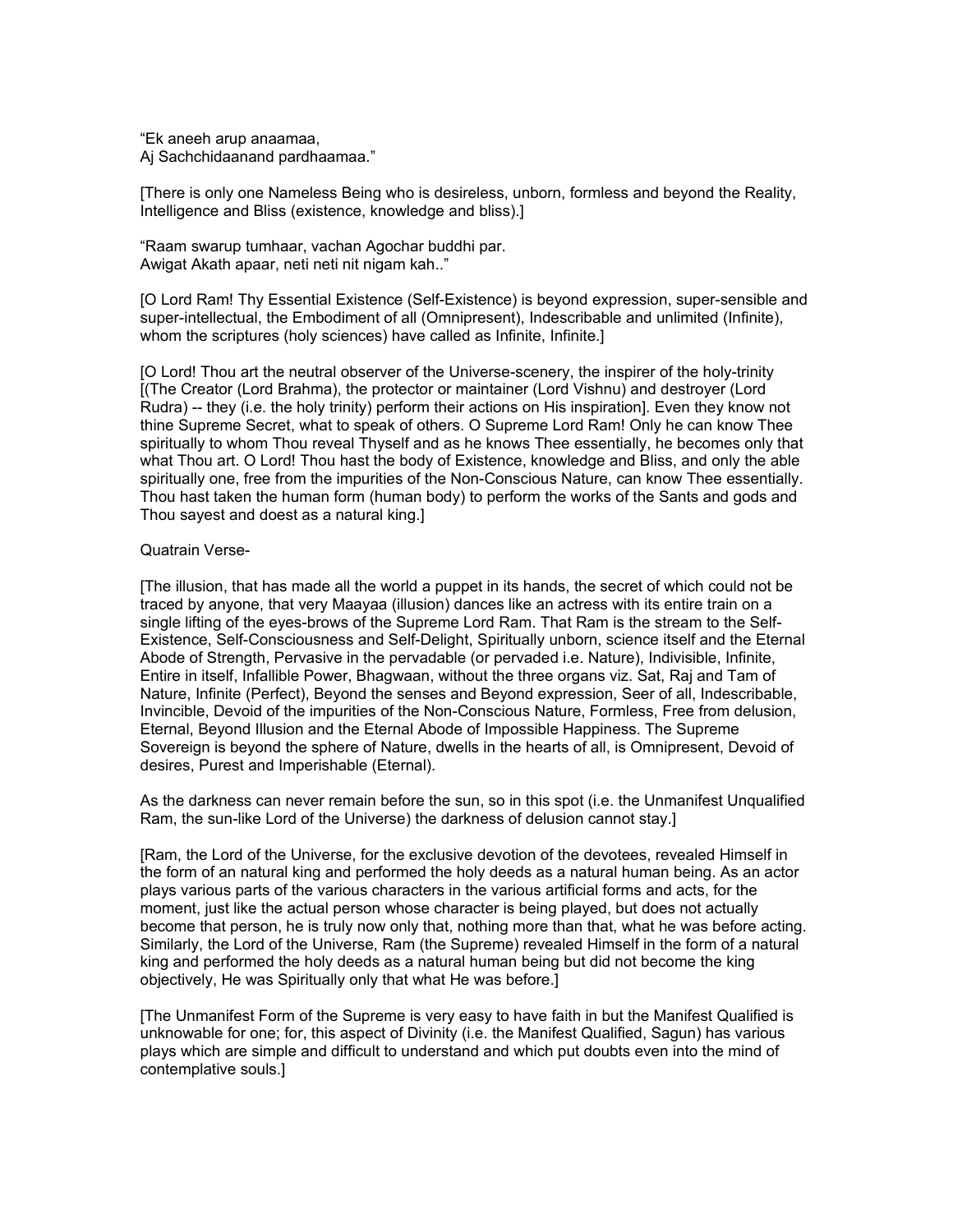[Place the Unmanifest Unqualified Form of Ram within your heart. See His Manifest Qualified Form with the eyes, keep the holy Raamnaam on your tongue (i.e. chat Raamnaam with your tongue). This is same as the precious gems well-kept in the case of gold.]

The Name of the Universal Being, Ram is ineffable and Unqualified. The quatrain verses of articles 4 deal with the above statement (See the article 4). And to get a description in detail of the Name (i.e. the Divine Sound of the Supreme) please read the articles 35 and 58. It becomes clear from the descriptions made above that Sant Tulsi Das had also the knowledge of this spiritual Pure Original Sound (i.e. the Divine Sound) and he was the devotee of this (Divine) Sound too. It is quite impossible to attain the Monistic State, beyond Time, Space and sound without this final devotion.

That anyone attains the so-called state by any other kind of devotion than this, the Unique characteristic of Naadaanusandhaan or Surat-Shabda-Yoga loses its importance and as the unique characteristic of Naadaanusandhaan vanishes, the characteristics of Santmat also disappears. But this is impossible for, it is absolutely against reason. Sant Tulsi Das teaches to serve (devote) Ram as being poised in the Transcendental Stage (Turiyaavasthaa) and to attain Him only within oneself. The verses from his last work "Vinaya-Patrikaa" should be noticed from page 206 to 208 in the Second Part of "Satsang-Yoga" for the said verses deal with the above statement.

The verses of "Vinaya-Patrikaa" of the 2nd part of "Satsang-yoga" --

The substance of this poem is that though the devotion to the Supreme is said to be easy, yet to exercise, it is not so easy. It demands unlimited labour, only the master of this supreme sacred art can be successful in this. For the art of anything is easier to be done by him, who is expert in that particular art. The largest elephant is swayed by the current of the river but small fish moves easily in the opposite direction of the current. Sugar mixed up with sand cannot be easily separated from the sand but for an ant it is not a hard work, the small ant, having the keen sense of taste, separates and finds it (sweets) without much effort. The Yogi sleeps eternally without sleep, containing the whole panorama of the universe in his stomach, and enjoys internally, the impossible happiness of the state of the Supreme, being completely devoid of dualism. It is the state where there is no existence of sorrow, delusion, fear, momentary pleasure, day, night, time and space. Sant Tulsi Das says that without achieving this very state, the doubts can never be completely uprooted.

Serve spiritually the Supreme, leaving the three stages viz. waking, dreaming and sleeping (that is being established in the Transcendental Stage.

Sant Tulsi Das through this devotional poem has told the devotees his experienced knowledge with the help of various similes in the case of the devotion to the Supreme. He tells his experiences and warns the pilgrims on the path of the Ultimate Spiritual Abode by his experience. He says that he could not realize Ram, the Supreme Universal Being till he wandered far and beyond for Him (Ram). Except His abode within the body only, he searched Him out and out, so, he could not find Him really. Sant Tulsi Das says, "I had the animal-sense like the senseless deer, which on smelling the musk of its navel, wanders here and there in the hill, hedge, holes etc. out and out as to find out from which place the perfumes come; for, ignoring the Eternal Fountain of Impossible Happiness of the Supreme within my heart, I foolishly searched Him outside", (means, to search God in the outer world is a sign of extreme foolishness).

Further, he teaches through his own experiences that he wanted to satisfy his thirst sitting on the bank of a pond full of pure water but covered with various weeds on it for which it seemed waterless; i.e. he wanted to satisfy his thirst for realizing God without piercing the four curtains of the Non-Conscious Nature concealing the conscious-water of the Supreme like the weeds on water.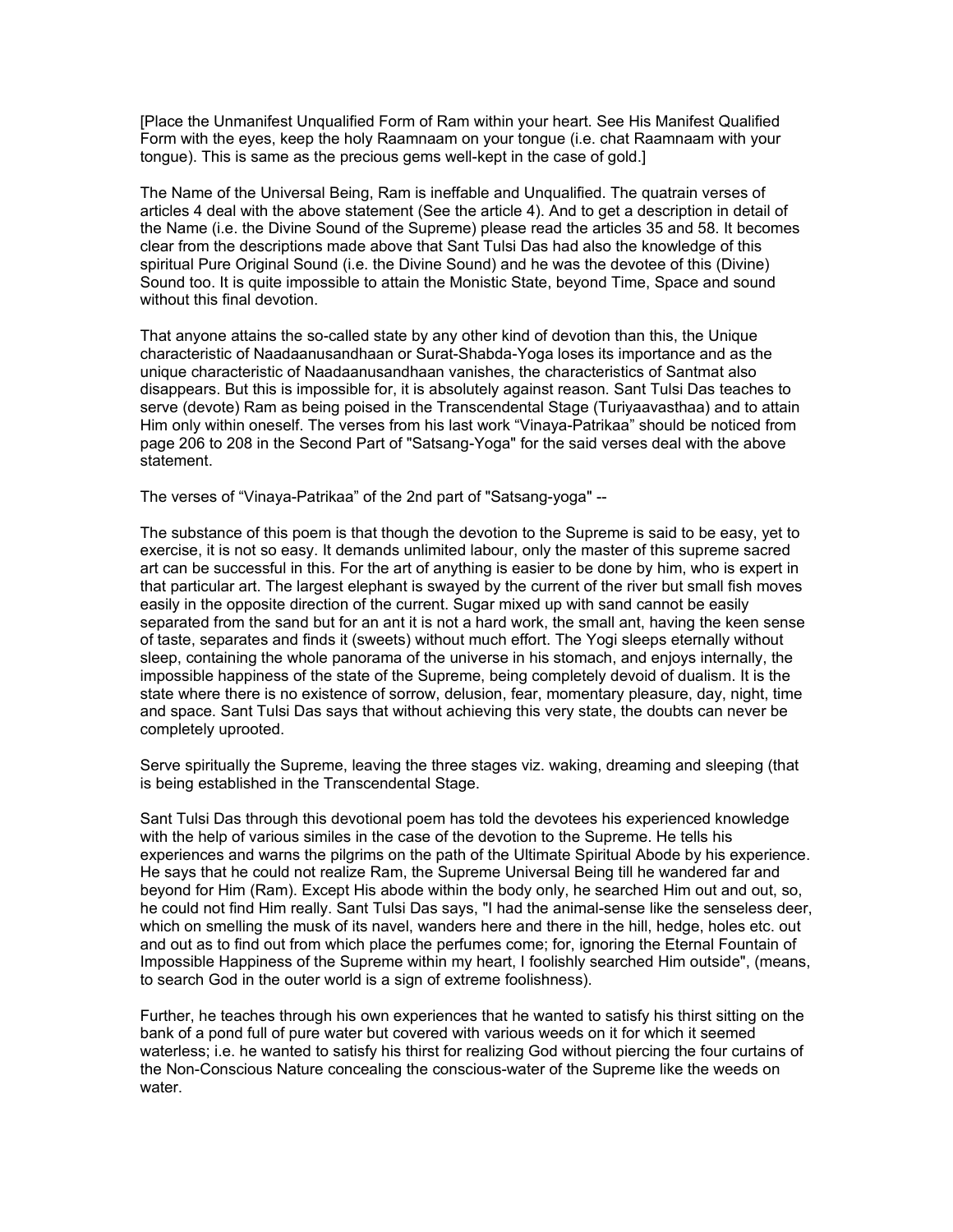When Sant Tulsi Das describes the human body as well as the body of Existence, knowledge and Bliss (i.e. reality, intelligence and bliss-Upper Nature) of Ram, it comes clearly to the mind that we should differentiate the body from Shariri (the Truth that exists in the body), which essentially, must be more paramount, elementally different and finer than the body. Therefore, it has to be taken for granted that Sant Tulsi Das pointed to more paramount to the Pure Self-Existence than even the body of Existence, Knowledge and Bliss (Upper Nature or Conscious Nature) of Ram. The pomes of Sur Das should be read in the second part of Satsang-Yoga. (See below)

## 1. The poems of Sur Das-

The self was realized only within the body. The very Divine Sound, from which the Divine light emerged, through which the self is realized, could be attained only by the spiritual sounds. The secret of this was pointed out by Sadguru (the Spiritual Preceptor). As the deer searches for its musk here and there in the outer world forgetting to search it in its navel for, the musk actually is in its navel, and, again when it becomes conscious of the real fact that the searched object is in itself, it sticks to itself deserting its wandering, so the human being also searches God here and there in the outer world forgetting His abode within himself, again when the intution emerges in him, he moves towards himself, having left wandering.

A prince becomes anxious for his necklace forgetting the real fact that it is already in his neck and says that he has lost his necklace, but when it is pointed out to him by a wise man that the searched object, that is, the necklace, is already in his neck then the suffering-sin of his delusion disappears.

The human being likewise forgetting God within himself thinks to find Him in the outer world, but when a wise man of higher knowledge makes him acquainted with his fault of delusion that God is in Himself, he moves towards himself being relived from the sufferings of useless wanderings. Just as a mother sees in her vision that her baby, sleeping besides her, has been lost somewhere, but on waking she finds her baby in the same condition, so a human being also in the vision of this material world thinks that he has lost God but when he rises from the worldvision, God is already present within him.

Sant Sur Das says that when his understanding reached up to this point, he began to laugh heartily in the happiness of discovery and pressed by the utter delight of this State, he expresses his feelings that the greatness of the uttermost Happiness of this State cannot be described in words like the uttermost contentment of the dumb on eating sweets.

2. As long as the Eternal Self is not realized, the human being is like the deer which wanders here and there in the forest in search of the musk forgetting its navel, in which the musk actually lies; and like the person, who asks others for his necklace forgetting to search it in his neck. When a man of uncultured wisdom beholds his dirty face in the mirror, he tries uselessly, time and again, to clean the dirt of his face by washing the shadow there of which is reflected in the mirror. That is to say, the dirt of impurities is reflected in the mirror of inner heart and to clean this the shadow of gross or physical body is washed again and again.

How can the darkness be removed by mere long talk of lamp, unless it is lighted with the help of necessary equipments for it viz, oil, cotton, lamp? It means to say that the internal darkness can be removed only by the desirable practices for it. Sant Sur Das expresses his regret, saying that before the emergence of such wisdom in him, his past life passed worthlessly. How can a completely blind man understand the significance of the sun? (That is to say, he, who is blind in the spiritual eye, cannot understand the significance of God.

3. In my knowledge, I tried much but O God! How Thine Supreme Blessing is attained, I could not understand. I wandered far and wide to see Thee, forgetting completely Thy Omnipresent influence. In my eyes, I could not grasp Thy Divine Figure (the Divine Figure is the point of Divine Light which is seen by the Yogies in practising Drishti Yoga i.e. the Yoga by eye